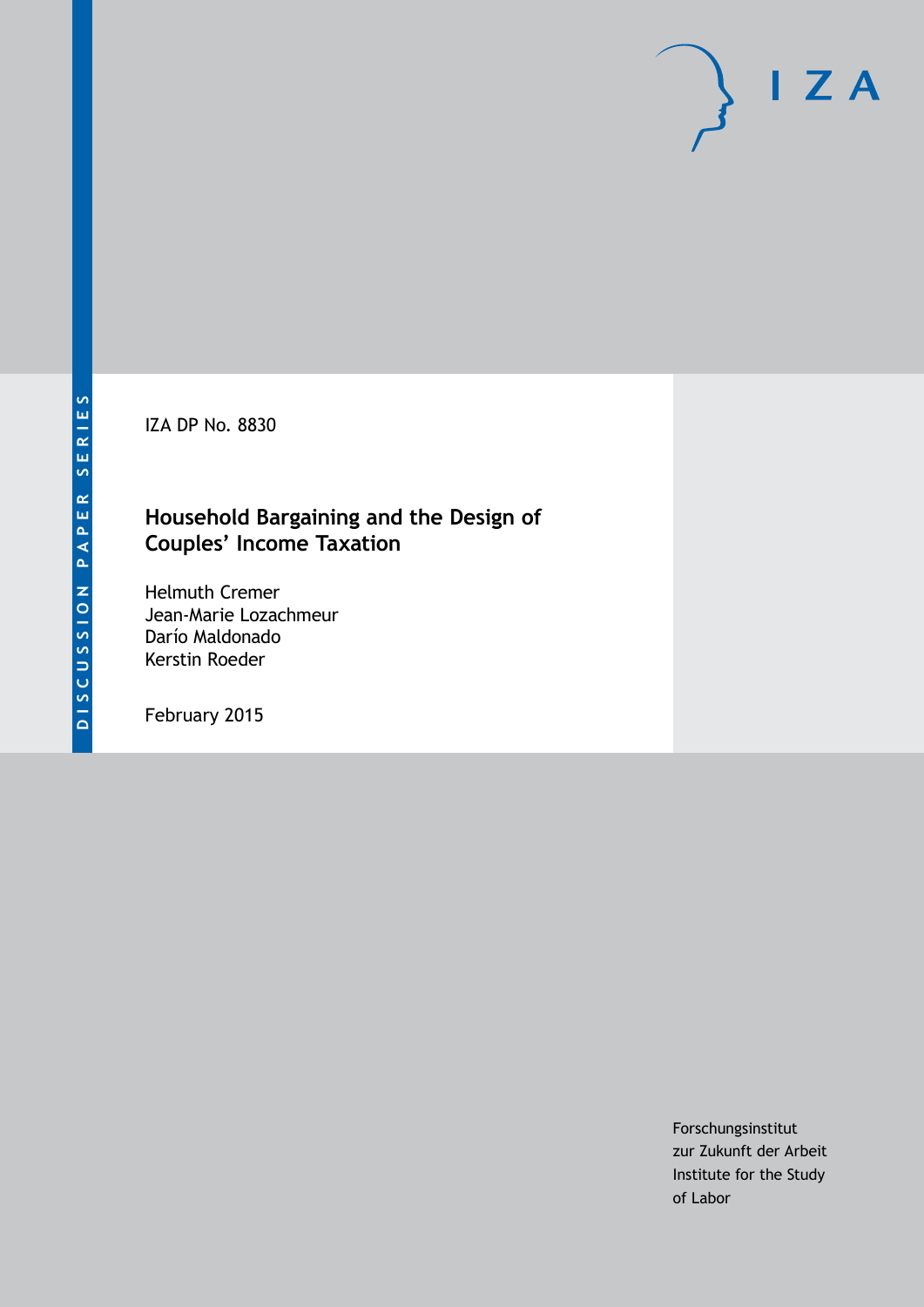# **Household Bargaining and the Design of Couples' Income Taxation**

### **Helmuth Cremer**

*Toulouse School of Economics and IZA*

### **Jean-Marie Lozachmeur**

*Toulouse School of Economics*

# **Darío Maldonado**

*School of Government, Universidad de los Andes*

# **Kerstin Roeder**

*LMU, Munich*

## Discussion Paper No. 8830 February 2015

IZA

P.O. Box 7240 53072 Bonn Germany

Phone: +49-228-3894-0 Fax: +49-228-3894-180 E-mail: [iza@iza.org](mailto:iza@iza.org)

Any opinions expressed here are those of the author(s) and not those of IZA. Research published in this series may include views on policy, but the institute itself takes no institutional policy positions. The IZA research network is committed to the IZA Guiding Principles of Research Integrity.

The Institute for the Study of Labor (IZA) in Bonn is a local and virtual international research center and a place of communication between science, politics and business. IZA is an independent nonprofit organization supported by Deutsche Post Foundation. The center is associated with the University of Bonn and offers a stimulating research environment through its international network, workshops and conferences, data service, project support, research visits and doctoral program. IZA engages in (i) original and internationally competitive research in all fields of labor economics, (ii) development of policy concepts, and (iii) dissemination of research results and concepts to the interested public.

<span id="page-1-0"></span>IZA Discussion Papers often represent preliminary work and are circulated to encourage discussion. Citation of such a paper should account for its provisional character. A revised version may be available directly from the author.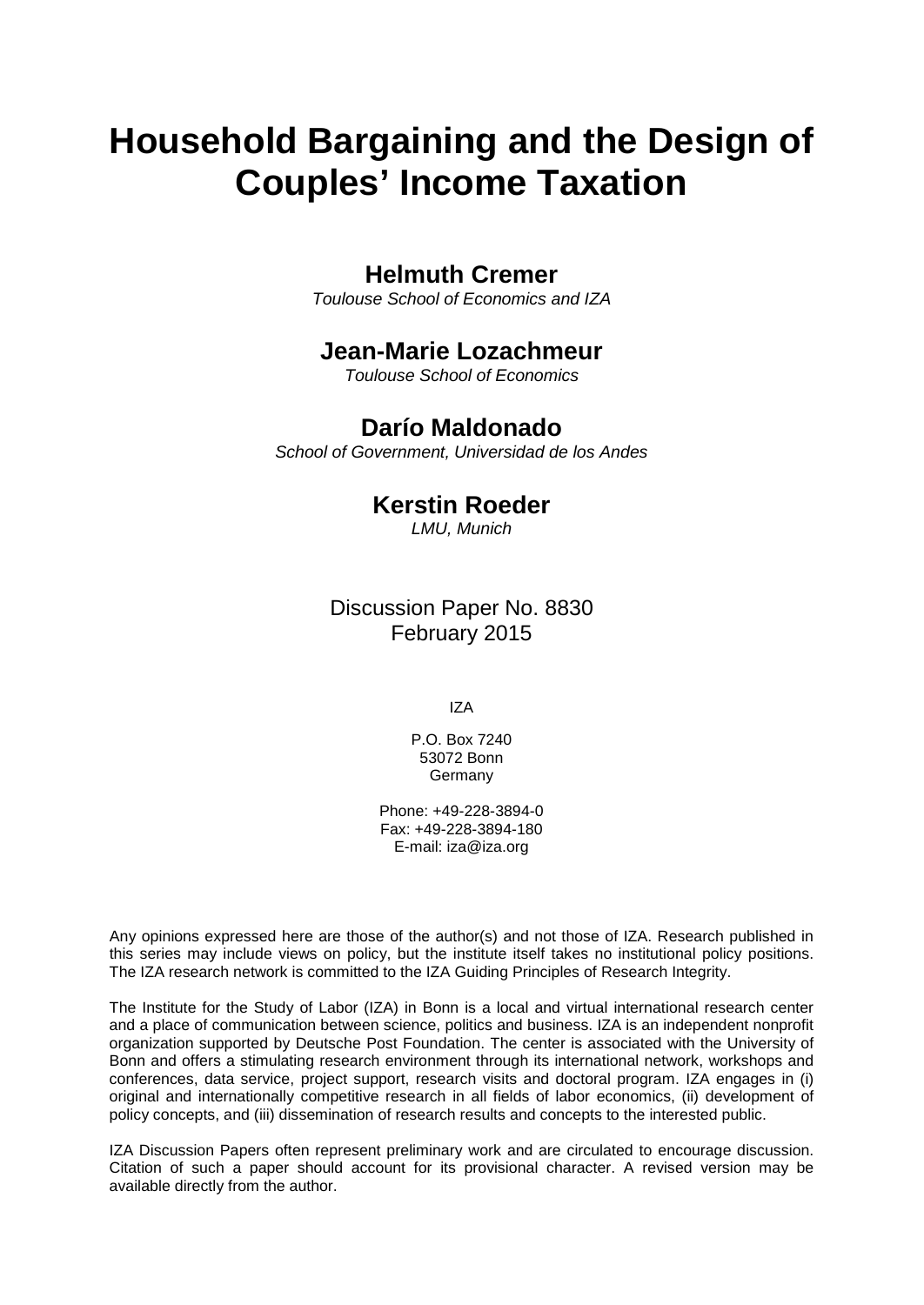IZA Discussion Paper No. 8830 February 2015

# **ABSTRACT**

# **Household Bargaining and the Design of Couples' Income Taxation[\\*](#page-1-0)**

This paper studies the design of couples' income taxation when consumption and labor supply decisions within the couple are made by maximizing a weighted sum of the spouses' utilities; bargaining weights are given but specific to each couple. Information structure and labor supply decisions follow the Mirrleesian tradition. However, while the household's total consumption is publicly observable, the consumption levels of the individual spouses are *not* observable. With a utilitarian social welfare function we show that the expression for a spouses' marginal income tax rate includes a "Pigouvian" (paternalistic) and an incentive term. The Pigouvian term favors a marginal subsidy (tax) for the high-weight (low-weight) spouse, whose labor supply otherwise tends to be too low (high). The sign and the magnitude of the incentive term depend on the weight structure across couples. In some cases both terms have the same sign and imply a positive marginal tax for the low-weight spouse (who may be female) and a negative one for the high-weight spouse (possibly the male). This is at odds with the traditional Boskin and Sheshinski results. Our conclusions can easily be generalized to more egalitarian welfare functions. Finally, we present numerical simulations based on a calibrated specification of our model. The calculations confirm that the male spouse may well have the lower (and possibly even negative) marginal tax rate.

JEL Classification: H21, H31, D10

Keywords: couples' income taxation, household bargaining, optimal income taxation, household labor supply

Corresponding author:

Helmuth Cremer Institut d'Economie Industrielle Université des Sciences Sociales 21 allée de Brienne F-31015 Toulouse Cedex France E-mail: [helmuth.cremer@tse-fr.eu](mailto:helmuth.cremer@tse-fr.eu)

This paper has been presented at the CESifo Area Conference in Public Economics, the Journees d'Economie Publique LAGV, the Taxation Theory Conference Cologne, the Conference of the IIPF and of the German Economic Society and in seminars at the Universities of Munich, Cergy-Pontoise, Bologna, and NHH Bergen. We thank all the participants for their comments. We are particularly grateful to Claude d'Aspremont for his insightful suggestions. Financial support from the Chaire "*Marché des risques et creation de valeur*" of the FdR/SCOR is gratefully acknowledged.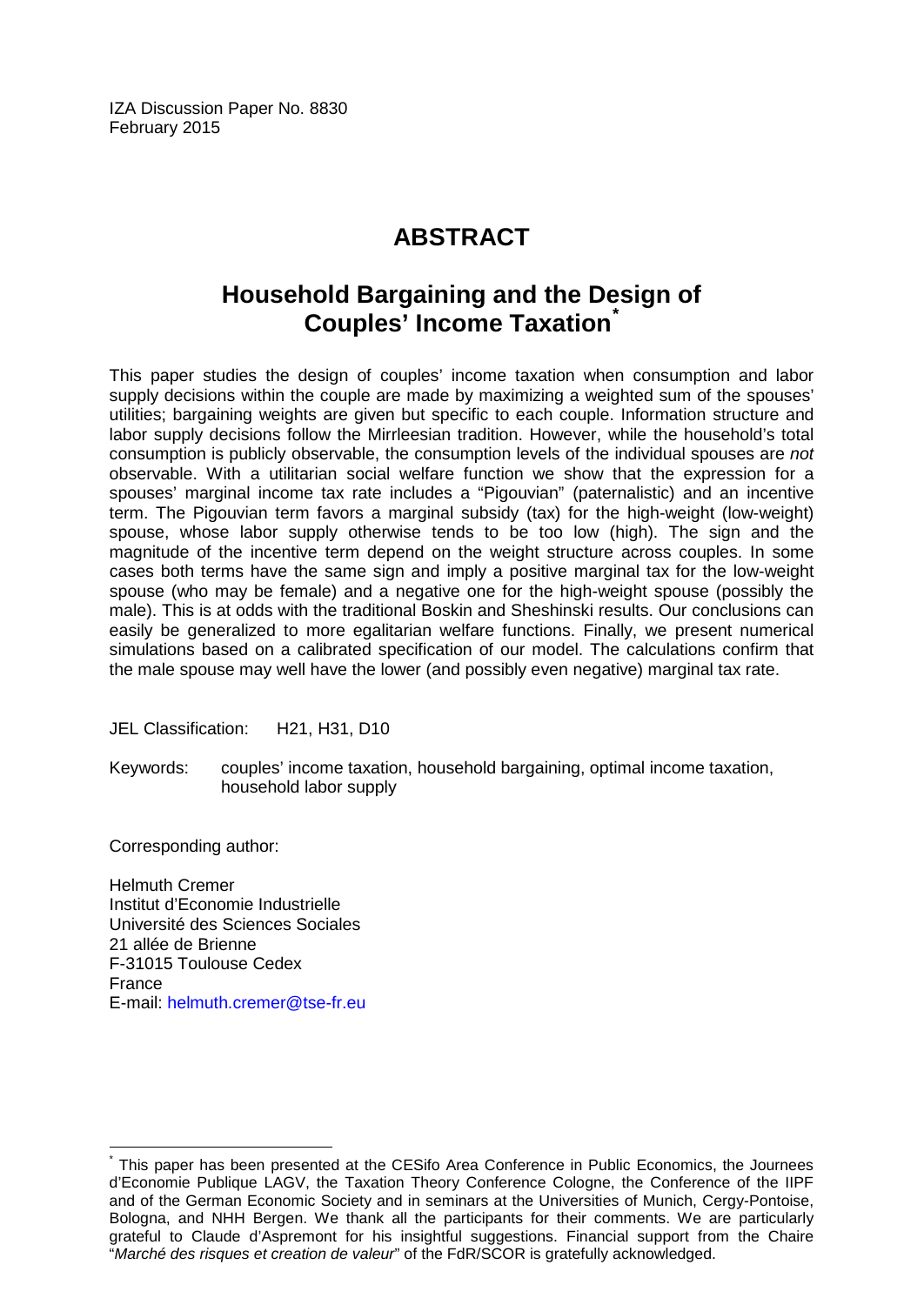### 1 Introduction

Family taxation rules continue to differ significantly across countries, and their design remains a widely debated issue. While there appears to be a trend towards more "individualized"tax systems in some countries, like France, the systems remain to a substantial part family-based.

Accounting for the family dimension when studying optimal income taxation thus appears to be highly important. Following the seminal papers by Boskin (1975) and Boskin and Sheshinski (1983) the analysis of optimal family income taxation has traditionally been restricted to the framework of only linear instruments.<sup>1</sup> Nonlinear taxation has been studied by some authors like Schroyen (2003), Brett (2007), Kleven et al. (2009), Cremer et al. (2012) and more recently by Frankel (2014). One of the major issues underlying all these studies is the appropriate choice of the tax unit. Specifically, it has been examined under which conditions "extreme" solutions like pure joint taxation (the tax function depends only on the sum of family income), or individual taxation (the tax paid by the family is the addition of two tax functions each depending only upon one spouse's income) arise. While the results are often quite complex (due to the multi-dimensional nature of the problem), it appears fair to say that the extreme solutions arise only under very restrictive conditions. In most realistic settings, one can expect the solution to be in between these extreme cases, and one obtains a general tax function with the two spouses' incomes as separate arguments. Marginal income tax rates typically differ between spouses, and one spouse's marginal tax *does* depend on the other spouse's income.<sup>2</sup>

The more challenging task is to characterize this general tax schedule and to study the factors which affect the spouses' relative marginal tax rates. Cremer *et al.*  $(2012)$ , for instance, take a step in that direction and show that depending on the pattern of mating, the celebrated result according to which the spouse with the more elastic labor supply faces the lower marginal tax rate may or may not hold.

<sup>&</sup>lt;sup>1</sup>Examples are papers by Apps and Rees (1988; 1999), Kleven (2004), or more recently by Alesina, Ichino and Karabarbounis (2011), and Bastani (2013).

<sup>&</sup>lt;sup>2</sup>More formally, the second order cross derivative of the tax function is not zero.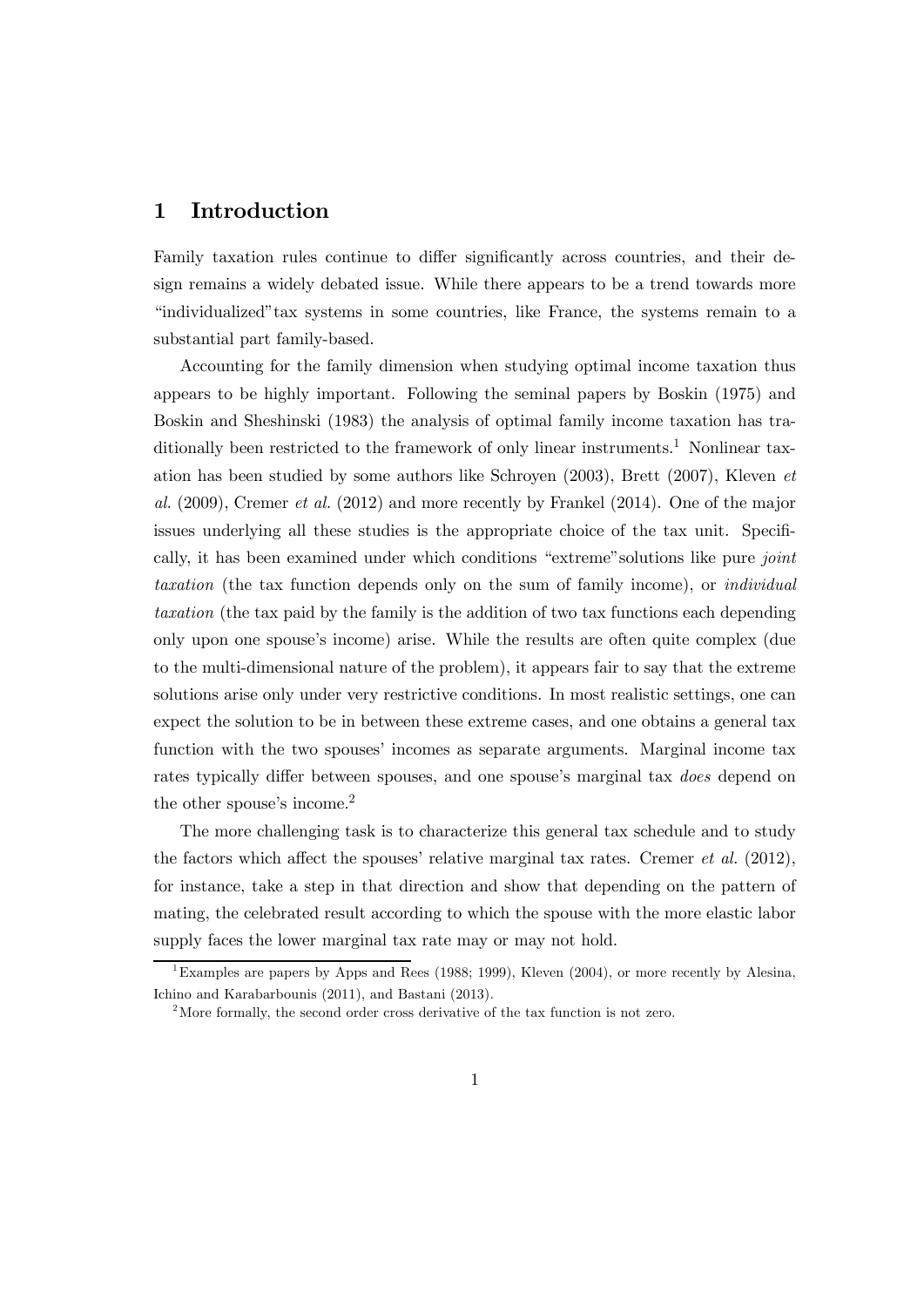While each of these studies has its specific features they are all based on a so called "unitary"view of the couple. In reality, however, household decision making is likely to result from some more or less complex bargaining process between spouses. This is often referred to as the collective approach to couples' decision making; see Chiappori (1988). Integrating this feature into the tax design is not just an intellectual challenge but also has very practical policy implications. For instance, an argument often used in favor of individual taxation schemes is that joint taxation discourages female labor force participation (as it implies a high marginal tax rate for the secondary earner). Such an argument is clearly at odds with the unitary view of the couple. Underlying this claim is the idea that the induced impact on female labor supply (though compatible with a unitary couple's utility maximization) is in some way not "desirable".

A first step of integrating a more complex approach to household decision making into the tax design problem is undertaken by Immervoll, Kleven, Kreiner and Verdelin (2014). The authors study how a couple's bargaining process affects, as compared to the unitary approach, the optimal income tax scheme when labor supply decision are made at the extensive margin. They show that when the government's weights differ from the spouses' bargaining weights, the optimal income tax scheme also includes a Pigouvian term which corrects for "suboptimal" participation choices.

This paper extends the study by Immervoll et al. (2014) in two main aspects. First, spouses' weights differ across couples. This is in line with the empirical literature which shows that income sharing rules within couples depend on wages. This source of heterogeneity turns out to have a significant impact on the sign and magnitude of the optimal marginal tax rate. Second, we do not restrict labor supply decisions to the extensive margin. Instead, we consider a standard Mirrleesian type specification of the spouses' labor supply decisions which allows for both intensive and extensive margins of adjustments.

More precisely, we consider an economy consisting of  $n$  types of couples which are characterized by the wage and bargaining weight of the male and the female spouse. The mating pattern is such that wages of the female and the male spouses are positively (though not perfectly) correlated.<sup>3</sup> Both spouses have identical preferences over (their

 $3<sup>3</sup>$ Assortative mating is commonly observed and has been increasing over the last decades; see Schwartz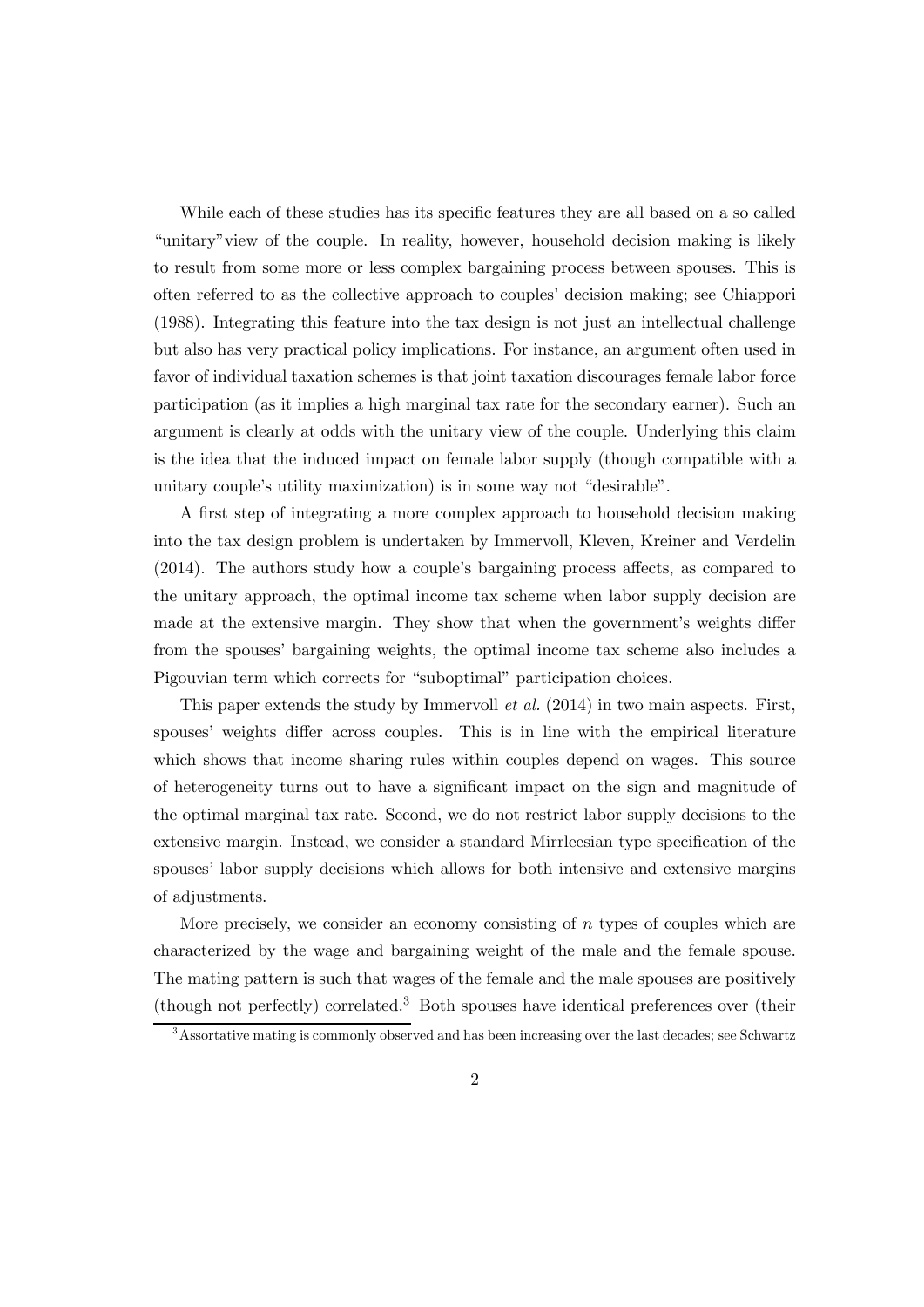individual) consumption and labor supply. Consumption and labor supply decisions within the couple are made in a cooperative way according to some bargaining scheme. Specifically, the couple maximizes a weighted sum of the spouses' utilities. In this paper, we assume that the spouses bargaining weights (specific to each couple) are exogenously given.<sup>4</sup>

The information structure is the traditional one in Mirrleesian nonlinear income tax models. Individuals' wages, bargaining weights and labor supplies are not publicly observable, but before tax income of each spouse is observable. Consequently, the tax schedule can depend on the income levels of the two spouses which are treated as separate arguments. This includes individual taxation (separable tax function) and joint taxation (the tax function depends only total household income) as special cases. While the household's total consumption is publicly observable, the consumption levels of the individual spouses are *not* observable.<sup>5</sup> The household's problem is modeled as a two stage optimization process. In the first stage the couple chooses the spouses' levels of labor supply (gross incomes). In the second stage the allocation of net income (gross income minus tax payments) to the consumption of the two spouses is determined. The same (couple specific) weights are used in both stages.<sup>6</sup>

We determine the incentive compatible allocation that maximizes *utilitarian* welfare (the sum of individual utilities) under the information structure described above and study its implementation via a nonlinear tax function based on the income levels of a couples' spouses. Our utilitarian specification introduces a paternalistic dimension into the optimal tax problem whenever the female and male spouses have different weights in the couple's bargaining process. In other words, the social objective puts equal weights on all individuals. This is different from most of the existing literature where the couple is treated as a "black box"and where social welfare is defined over the utility functions of unitary households; see for instance Cremer et al. (2012).

and Mare (2005).

<sup>&</sup>lt;sup>4</sup>This is similar to the objective function used by Immervoll *et al.* (2011) what they call the collective approach.

 $5T$ otal consumption is simply equal to gross income minus the tax, both being observable.

 $6$ Two recent papers, Alesina, Ichino and Karabarbounis (2011), and Bastani (2013) deal with very similar issues, but restrict all instruments to be linear.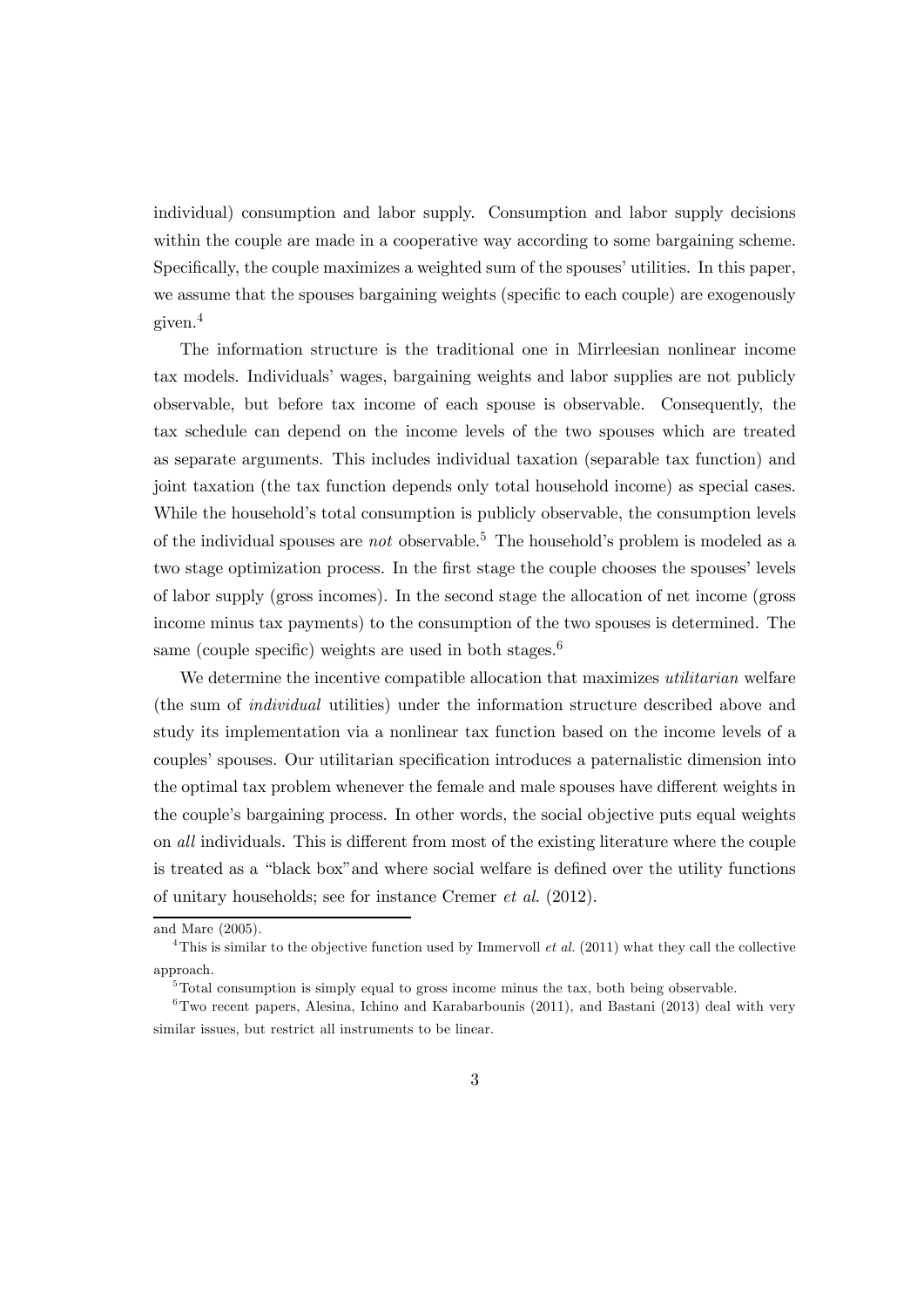The expressions for the optimal marginal tax rates of the spouses include Pigouvian (paternalistic) terms in addition to the more traditional optimal tax (incentive) terms. These Pigouvian terms tend to decrease the marginal tax of the spouse with the higher bargaining weight in the considered couple. If, say, the male spouse has a higher bargaining power the *laissez-faire* solution implies that the husband does not work enough (compared to the utilitarian optimum). This can be corrected through a marginal subsidy on male labor. We show that while the "no distortion at the top result" does not hold, marginal tax rates for the "top"couple (the one with the highest wages to which no incentive constraint is binding) have the same sign as the Pigouvian rates. Consequently, a higher bargaining weight for the male translates into a negative marginal tax rate for the male and a positive one for the female. This is of course at odds with the conventional results  $\dot{a}$  la Boskin and Sheshinski (1983) which are based solely on labor supply elasticity.<sup>7</sup>

For all the other (non "top") couples optimal tax (incentive) terms reappear which may mitigate or even outweigh the Pigouvian terms. As usual, these incentive terms depend on the relative slope of the mimicking and the mimicked couple's indifference curves in the space of male and female labor supplies. It is the distortion in this space which will reflect the couple's relative marginal tax rates. In Cremer *et al.*  $(2012)$  results were mainly driven by relative (male and female) labor supply elasticities and the wage gap (ratio between wages). In the current paper elasticity differences are assumed away. Wage gaps continue to be relevant but the relative bargaining weights now also enter the picture. For instance, we show that when the bargaining weight of the low-weight spouse decreases with wages, Pigouvian and incentive terms go in the same direction.<sup>8</sup> Consequently, when the male spouse has the higher bargaining weight his marginal tax rate will be negative in all couples while all female spouses face a positive marginal tax rate. The property that the sign of the incentive terms can be reversed depending on the pattern of bargaining weights represents probably the most dramatic departure of our results both from the unitary couple setting and from the specification with equal

<sup>&</sup>lt;sup>7</sup>A Pigouvian term with a similar interpretation is also identified by Immervoll *et al.* (2014)

<sup>8</sup>As long as weight differentials (between couples) dominate wage differentials for the high-weight spouses.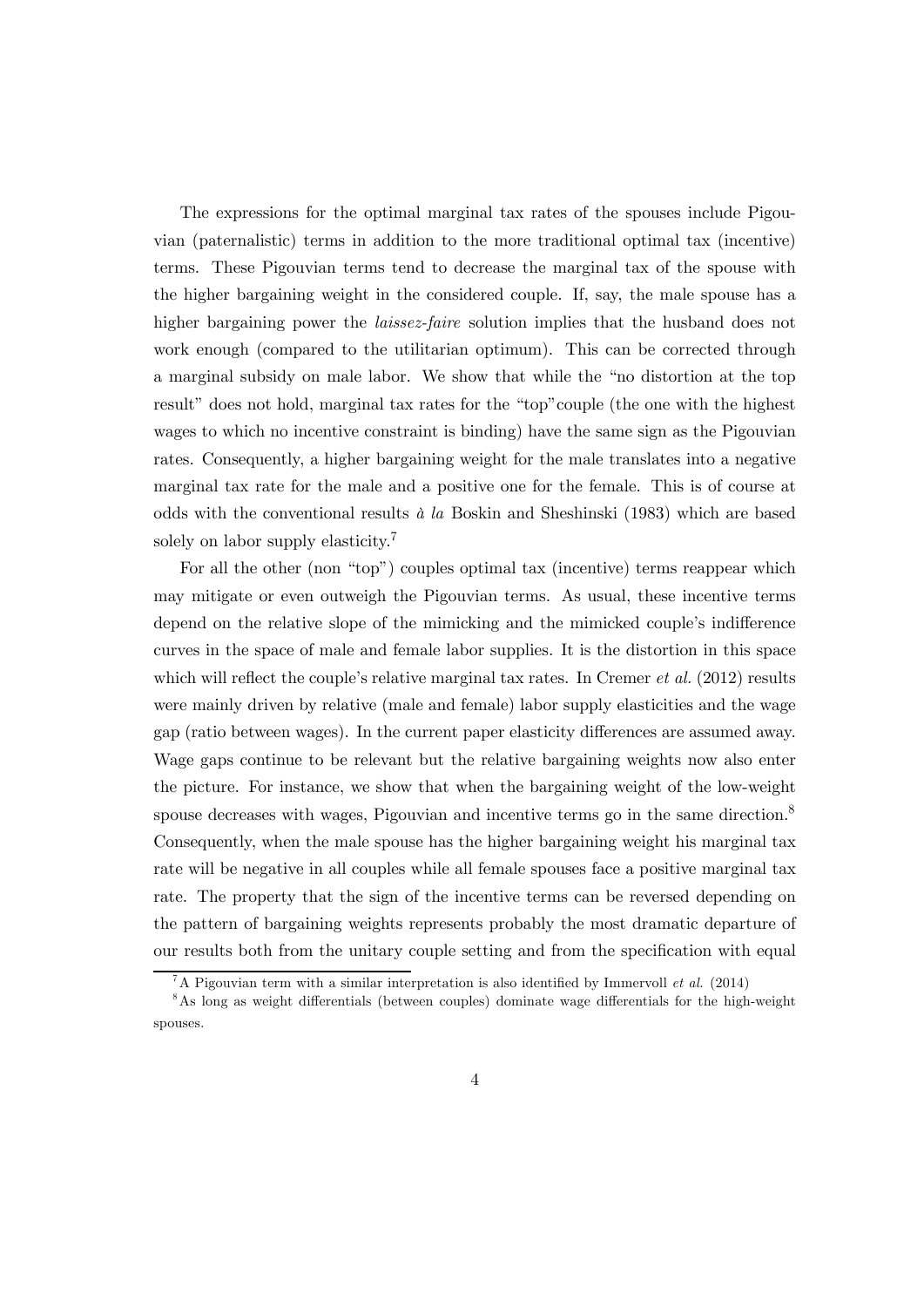weights of Immervoll *et al.* (2014). These authors argue that apart from the Pigouvian term, their results with bargaining are similar to those with unitary couples. We show that this is no longer true when bargaining weights differ across couples and the empirical relevance of a possible reversal of the sign of the incentive term is illustrated by our calibrations presented in Section 5.

Our paper is organized as follows. In Section 2 we first analyze how a couple with given bargaining weights allocates disposable income across spouses. Then, we study the couple's labor supply decisions for a given tax system. The optimization problem of a utilitarian government is examined in Section 3. In Section 4 we consider a social welfare function which applies a concave transformation to individual utilities. This generalizes the utilitarian case to allow for more egalitarian social objectives. Numerical simulations based on a model calibrated on US data are presented in Section 5. Section 6 offers some concluding remarks, while more technical material is relegated to the Appendix.

### 2 The couple

Consider a population with  $i = 1, ..., n$  couples. The proportion of couple i is  $\pi^{i}$ . Members of the couple are indexed by the subscript  $j = f, m$ . Each spouse in couple i supplies  $\ell_j^i$  units of labor earning a wage rate  $w_j^i$ . Gross earnings are given by  $y_j^i = w_j^i \ell_j^i$ . The mating pattern is such that spouses' wages are positively correlated and couples are ordered such that  $w_j^i < w_j^{i+1}$ . In other words, a higher index refers to a couple in which both spouses have a higher wage. Consequently, there is a single level of  $w_f$ associated with each level of  $w_m$ . The difference in wages between spouses may differ across couples. The utility of a spouse  $j$  in a couple of type  $i$  is given by

$$
U_j^i = u\left(c_j^i\right) - v\left(\ell_j^i\right),\tag{1}
$$

where  $c_j^i$  is the consumption of a numeraire (private) good. Assume  $u' > 0$  and  $u'' < 0$ while labor disutility, v, satisfies  $v' > 0$  and  $v'' > 0$ . Couples act cooperatively, that is, they maximize the weighted sum of spouses' utilities. The weights attached to the female and male member in couple *i* denoted by  $\alpha_f^i$  and  $\alpha_m^i$  sum up to two,  $\alpha_f^i + \alpha_m^i = 2$ .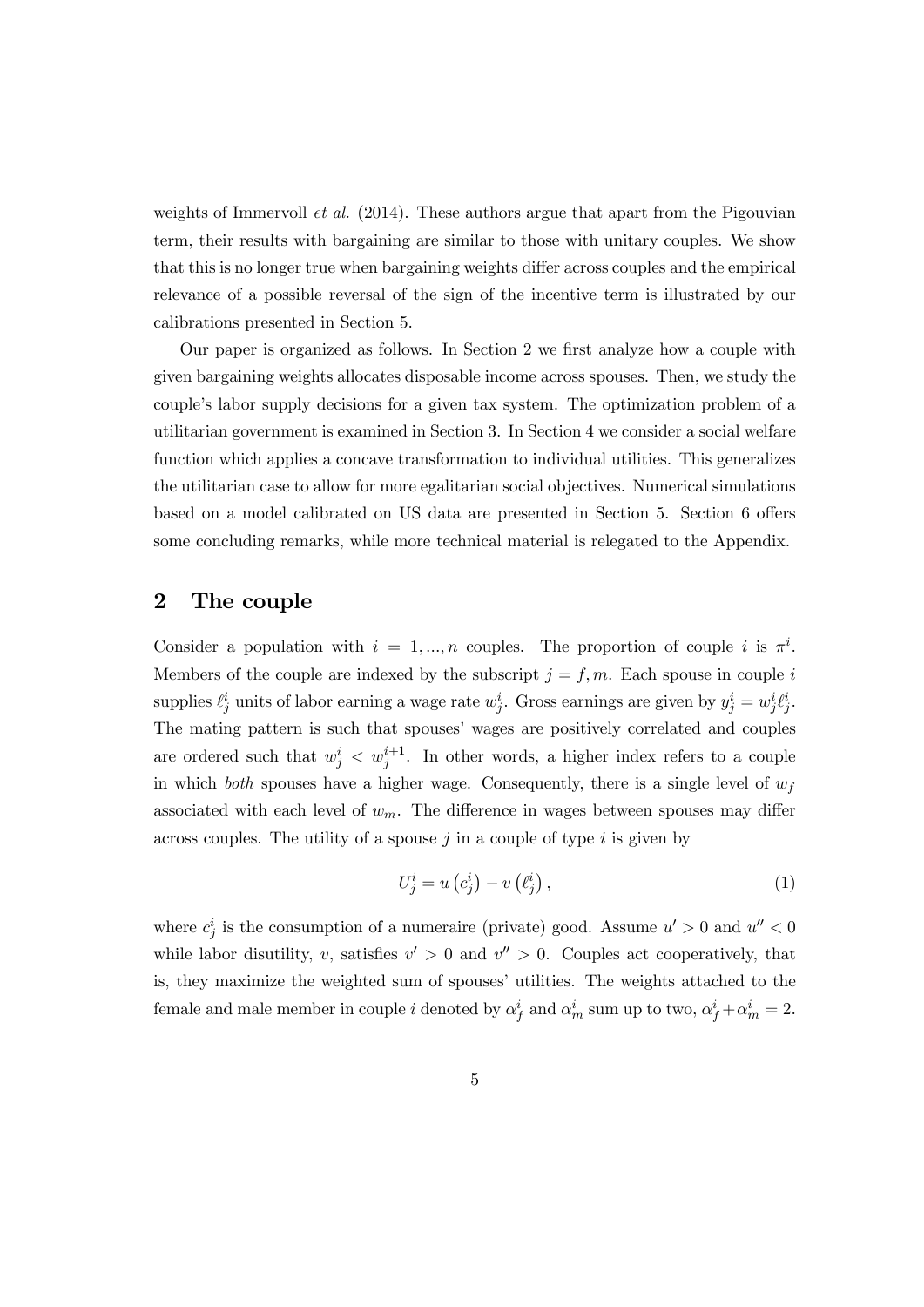These weights which reflect the bargaining power of each spouse are *exogenously* given, and a single vector of weights is associated with every vector of wages.<sup>9</sup>

Let  $I^i$  denote the household's disposable (after tax) income. For any bundle  $\left(I^i, y_m^i, y_J^i\right)$ ´ couple  $i$  solves

$$
\max_{c_m^i, c_f^i} \quad W^i = \sum_{j=f,m} \alpha_j^i \left[ u\left(c_j^i\right) - v\left(\frac{y_j^i}{w_j^i}\right) \right] \tag{2}
$$

$$
\text{s.t.} \quad \sum_{j=f,m} c_j^i \le I^i. \tag{3}
$$

Maximization of the above problem leads to the following first order condition (FOC)

$$
-\alpha_m^i u'\left(c_m^i\right) + \alpha_f^i u'\left(c_f^i\right) = 0. \tag{4}
$$

This equation, along with the budget constraint (3) defines the male's and female's consumption levels as functions of their family income,  $c_m^i(I^i)$  and  $c_f^i(I^i)$ . We have

$$
\frac{\partial c_m^i(I^i)}{\partial I^i} = \frac{\alpha_f^i u''(c_f^i)}{SOC} > 0,
$$
\n(5)

$$
\frac{\partial c_f^i(I^i)}{\partial I^i} = \frac{\alpha_m^i u''(c_m^i)}{SOC} > 0,
$$
\n(6)

since the second order condition (SOC) is negative

$$
SOC = \alpha_m^i u''(c_m^i) + \alpha_f^i u''(c_f^i) < 0.
$$

To simplify notation let us define

$$
\hat{u}_j^i(I^i) \equiv u(c_j^i(I^i))\tag{7}
$$

as the indirect subutility of disposable household income for household member  $i$ .

Three properties of the couple's optimal allocation of consumption will be useful for our analysis. First, given  $\left(I^i, y_m^i, y_f^i\right)$ ), the optimal allocation of consumption depends only on overall income  $I^i$  and on the weights  $(\alpha_f^i, \alpha_m^i)$  but not on each spouse's labor

 $9^9$ The expressions would remain valid for a more general distribution of weights across couples. However, the determination of the pattern of binding incentive constraints would then be more delicate.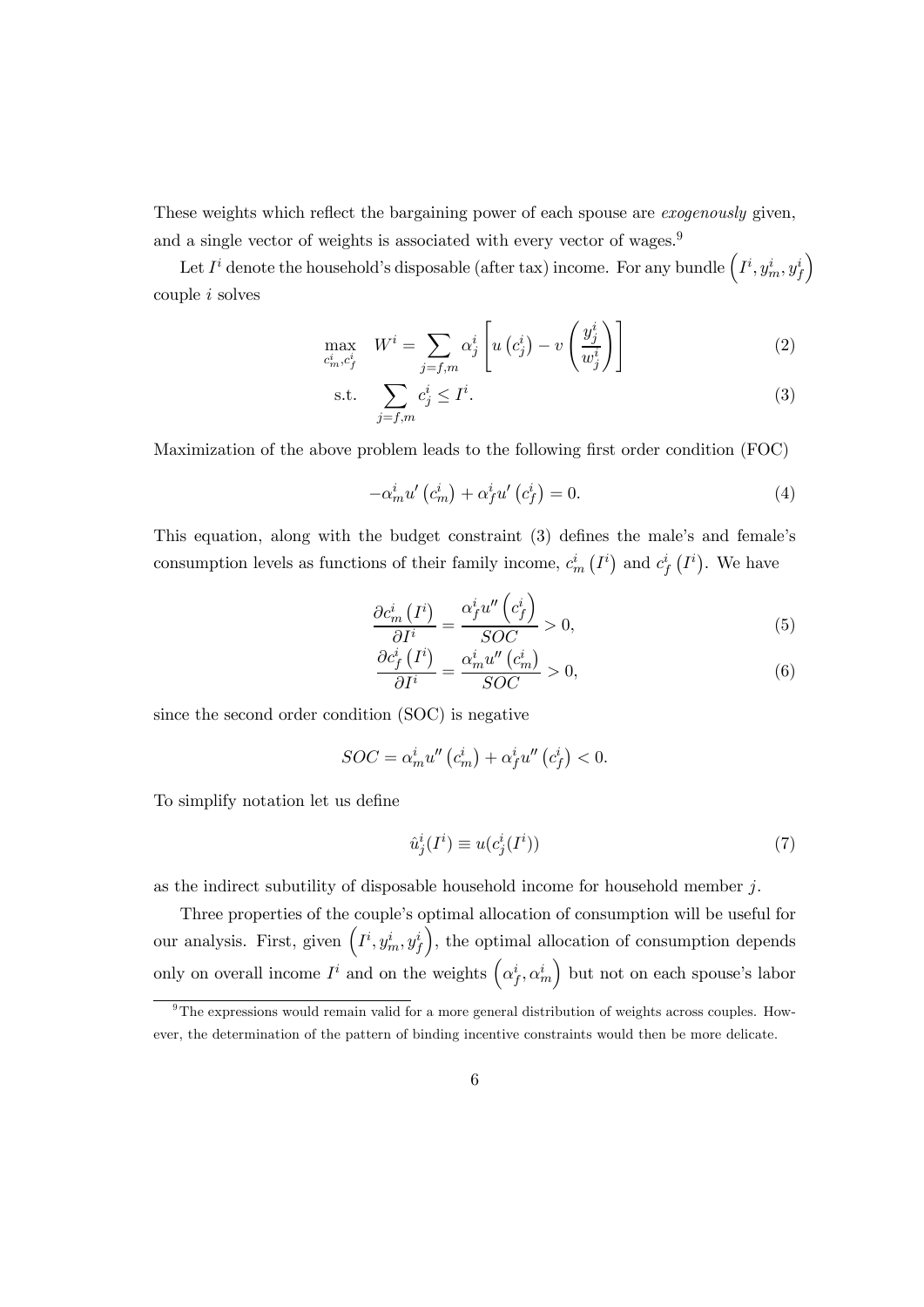supply and gross income  $(y_m^i, y_f^i)$ ´ . This is due to the separability of utility. Second, note that

$$
\sum_{j=f,m} \frac{\partial c_j^i \left( I^i \right)}{\partial I^i} = 1. \tag{8}
$$

In words, when a couple's income increases by one dollar so does the sum of their consumption. Third, the welfare change of an income increase for couple  $i$  is given by

$$
\frac{\partial W^{i}}{\partial I^{i}} = \sum_{j=f,m} \alpha_{j}^{i} u^{'} \left(c_{j}^{i} \left(I^{i}\right)\right) \frac{\partial c_{j}^{i} \left(I^{i}\right)}{\partial I^{i}},
$$

which using  $(4)$  and  $(8)$  yields

$$
\frac{\partial W^{i}}{\partial I^{i}} = \alpha_{m}^{i} u' \left( c_{m}^{i} \left( I^{i} \right) \right) = \alpha_{f}^{i} u' \left( c_{f}^{i} \left( I^{i} \right) \right). \tag{9}
$$

#### 3 Government's optimization

Throughout the paper we take a paternalistic approach and consider the utilitarian optimum based on equal weights between husband and wife,  $\alpha_f^i = \alpha_m^i \forall i$ . The objective function of the government is thus given by

$$
\mathcal{W}^1 = \sum_{i=1}^n \pi^i \sum_{j=f,m} \left[ \hat{u}_j^i \left( I^i \right) - v \left( \frac{y_j^i}{w_j^i} \right) \right]. \tag{10}
$$

While the government observes each spouse's (before tax) income  $y_j^i$  (and the distribution of types), it does not observe productivities, labor supplies nor the spouses' individual consumption levels. Under the considered information structure the government's instrument consists of a possibly nonlinear income tax scheme  $T^i \equiv T(y_f^i, y_m^i)$  which can be positive or negative. This specification includes joint taxation,  $T^i \equiv T(y_f^i + y_m^i)$ , or individual taxation,  $T^i \equiv T(y_f^i) + T(y_m^i)$ , as special cases. Observe that while the tax administration knows  $I^i$  (which is by definition equal to gross income minus tax payment) it cannot observe how this consumption budget is allocated between two spouses.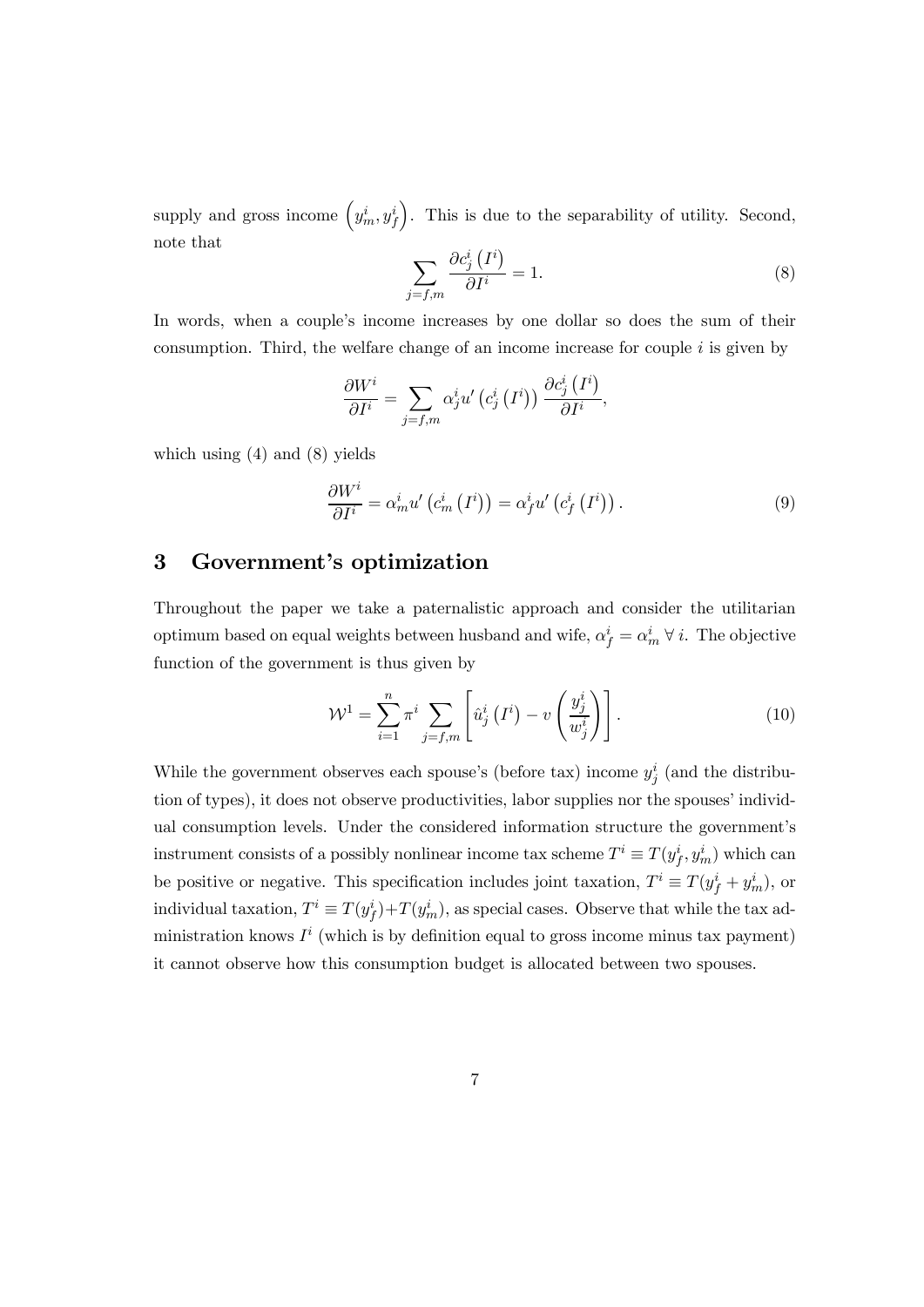#### 3.1 Couple's problem and public policy

To study the implementation of the optimal allocation and its implications for the spouses' respective tax treatments, we first have to revisit the problem of the couple when it faces an income tax schedule  $T(y_f^i, y_m^i)$ . Using the indirect utility function  $\hat{u}_j^i(I^i)$  defined by (7) which accounts for the way the couple allocates its disposable income between the spouses, this problem can be stated as follows

$$
\max_{I^i, y_j^i} \quad W^i = \sum_{j=f,m} \alpha_j^i \left[ \hat{u}_j^i \left( I^i \right) - v \left( \frac{y_j^i}{w_j^i} \right) \right] \tag{11}
$$

s.t. 
$$
\sum_{j=f,m} y_j^i - T\left(y_m^i, y_f^i\right) - I^i \ge 0.
$$
 (12)

The FOCs of the above problem are given by

$$
\sum_{g=f,m} \alpha_g^i \hat{u}_g^{i'} \left(I^i\right) = \sigma^i,\tag{13}
$$

$$
\frac{\alpha_j^i}{w_j^i} v' \left(\frac{y_j^i}{w_j^i}\right) = \sigma^i \left(1 - \frac{\partial T^i}{\partial y_j^i}\right),\tag{14}
$$

where  $\sigma^{i}$  denotes the Lagrangean multiplier associated with the couple's budget constraint (12). Making use of (9), equations (13) and (14) can be rewritten as

$$
MRS_{Iy_j}^i = \frac{1}{w_j^i} \frac{v'\left(\ell_j^i\right)}{u'\left(c_j^i\right)} = 1 - T_{y_j}^i \qquad \forall i,
$$
\n
$$
(15)
$$

$$
MRS_{y_f y_m}^i = \frac{\alpha_m^i}{\alpha_f^i} \frac{w_f^i}{w_m^i} \frac{v'\left(\ell_m^i\right)}{v'\left(\ell_f^i\right)} = \frac{1 - T_{y_m}^i}{1 - T_{y_f}^i} \qquad \forall i,
$$
\n(16)

where  $T_{y_j}^i \equiv \partial T^i / \partial y_j^i$  denotes the marginal tax rate faced by spouse j in couple i. As usual in optimal tax models this characteristic of the tax function tells us in which direction a spouse's labor supply is distorted (for a given indifference curve). This distortion is considered in consumption–labor supply space, that is in  $(I, y)$ –space. Distortions between the spouses' respective labor supplies are assessed in  $(y_f, y_m)$ -space. When  $MRS_{y_f y_m}^i = 1$ , labor supplies are chosen in an efficient way, that is to minimize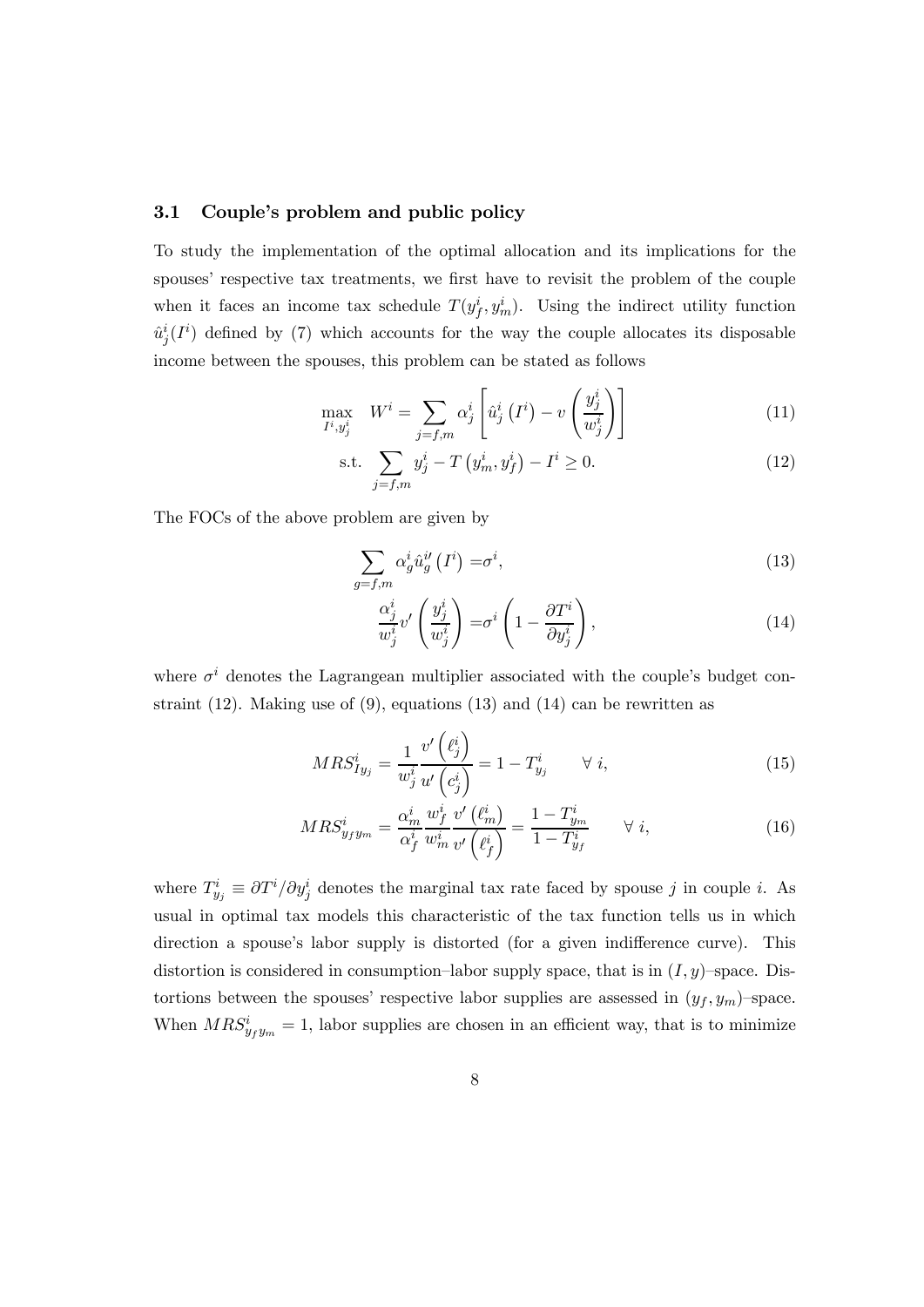the couple's disutility of labor for a given total (before tax) income.<sup>10</sup> Expression  $(16)$ shows that this distortion is determined by the ratio of one minus the marginal income tax rates. Specifically, when  $T_{y_f}^i > T_{y_m}^i$  we have  $MRS_{y_f y_m}^i > 1$  and the tax system encourages the male's labor supply,  $\ell_m$ , at the expense of the female's labor supply,  $\ell_f$ . Interestingly, identical marginal tax rates (even if different from zero) imply that the tradeoff between male and female labor supply is not distorted. This would be, for instance, the case under a joint income tax schedule,  $T(y_f + y_m)$ .

#### 3.2 General solution

We now turn to the determination of the optimal incentive compatible allocation. With the considered information structure feasible allocations must satisfy the following incentive constraint

$$
\sum_{j=f,m} \alpha_j^i \left[ \hat{u}_j^i \left( I^i \right) - v \left( \frac{y_j^i}{w_j^i} \right) \right] \ge \sum_{j=f,m} \alpha_j^i \left[ \hat{u}_j^i \left( I^k \right) - v \left( \frac{y_j^k}{w_j^i} \right) \right] \quad \forall \ i \neq k. \tag{17}
$$

That is any type-*i* couple must be prevented from mimicking any type- $k$  couple. In addition, the resource constraint

$$
\sum_{i=1}^{n} \pi^i \left( \sum_{j=f,m} y_j^i - I^i \right) \ge 0 \tag{18}
$$

must hold.

The government maximizes (10) subject to the constraints (17) and (18). The La-

$$
\label{eq:optimal} \begin{aligned} \min_{y_f^i, y_m^i} \quad & \alpha_f^i v \left( \frac{y_f^i}{w_f^i} \right) + \alpha_m^i v \left( \frac{y_m^i}{w_m^i} \right) \\ \text{s.t. } & y_f^i + y_m^i = I^i, \end{aligned}
$$

where the total family income  $I^i$  is given.

<sup>&</sup>lt;sup>10</sup> Formally this means that  $(y_f^i, y_m^i)$  solves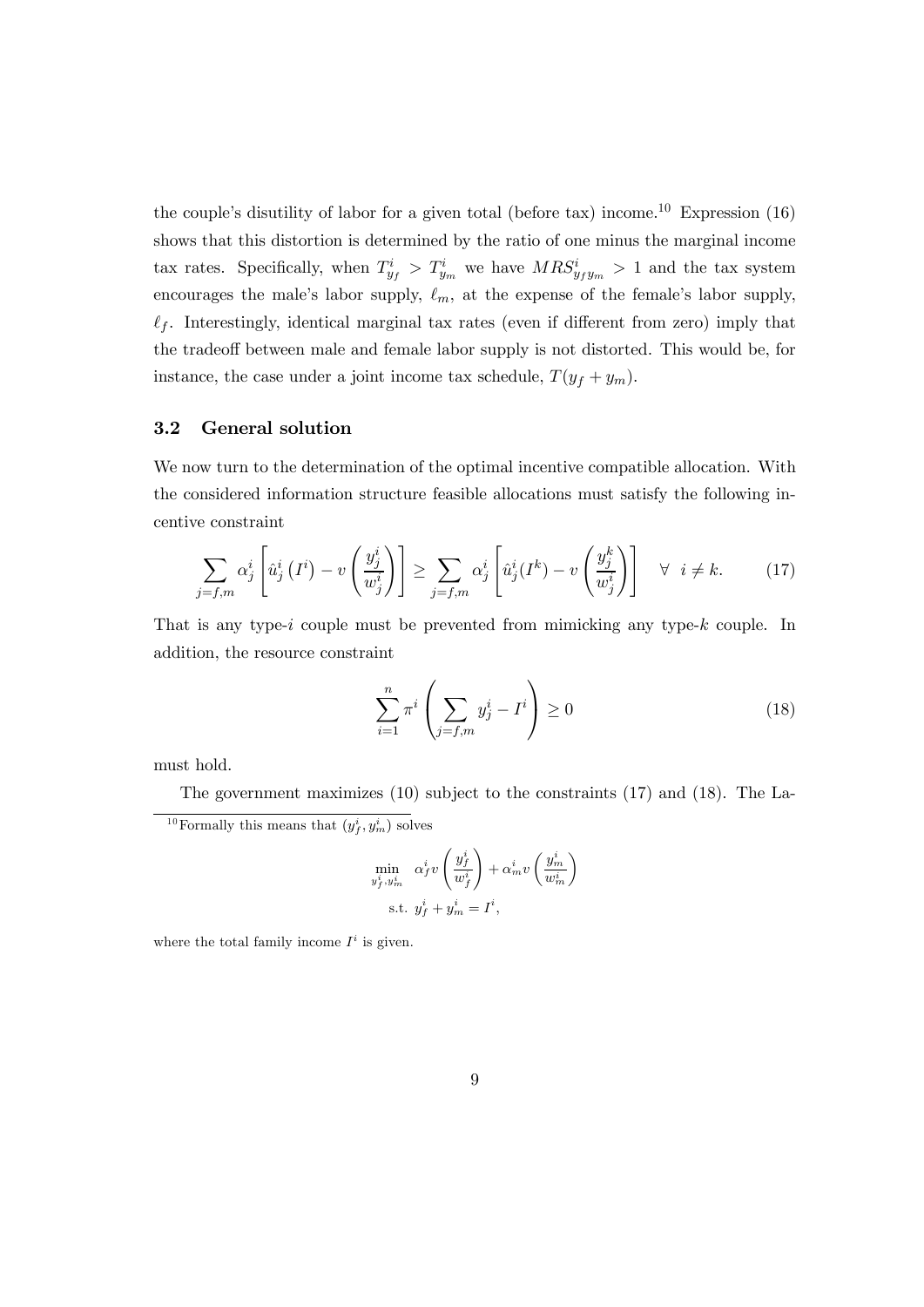grangian  $\mathcal{L}^1 \equiv \mathcal{L}(I^i, y_f^i, y_m^i)$  can be written as

$$
\mathcal{L}^{1} = \sum_{i=1}^{n} \pi^{i} \sum_{j=f,m} \left[ \hat{u}_{j}^{i} \left( I^{i} \right) - v \left( \frac{y_{j}^{i}}{w_{j}^{i}} \right) \right] + \mu \sum_{i=1}^{n} \pi^{i} \left( \sum_{j=f,m} y_{j}^{i} - I^{i} \right)
$$
  
+ 
$$
\sum_{i=1}^{n} \sum_{k=1, k \neq i}^{n} \lambda_{ik} \left\{ \sum_{j=f,m} \alpha_{j}^{i} \left[ \hat{u}_{j}^{i} \left( I^{i} \right) - v \left( \frac{y_{j}^{i}}{w_{j}^{i}} \right) \right] - \sum_{j=f,m} \alpha_{j}^{i} \left[ \hat{u}_{j}^{i} \left( I^{k} \right) - v \left( \frac{y_{j}^{k}}{w_{j}^{i}} \right) \right] \right\}, \tag{19}
$$

where  $\mu > 0$  is the Lagrange multiplier of the resource constraint while  $\lambda_{ik} \geq 0$  is the Lagrange multiplier associated with the self-selection constraint from a type- $i$  to a type-k couple. The FOCs with respect to  $I^i$ ,  $y_j^i$  are given by

$$
\frac{\partial \mathcal{L}^1}{\partial I^i} = \pi^i \sum_{j=f,m} \hat{u}_j^{i'} (I^i)
$$
\n
$$
+ \sum_{k=1, k \neq i}^n \lambda_{ik} \sum_{g=f,m} \alpha_g^i \hat{u}_g^{i'} (I^i) - \sum_{k=1, k \neq i}^n \lambda_{ki} \sum_{g=f,m} \alpha_g^k \hat{u}_g^{k'} (I^i) - \mu \pi^i = 0, \qquad (20)
$$
\n
$$
\frac{\partial \mathcal{L}^1}{\partial y_j^i} = - \pi^i \frac{1}{w_j^i} v' (\ell_j^i) - \sum_{k=1, k \neq i}^n \lambda_{ik} \alpha_j^i \frac{1}{w_j^i} v' (\ell_j^i) + \sum_{k=1, k \neq i}^n \lambda_{ki} \alpha_j^k \frac{1}{w_j^k} v' (\ell_j^{ki}) + \mu \pi^i = 0, \qquad (21)
$$

where  $\hat{u}_j^{k'}(I^i)$  and  $\ell_j^{ki}$  denote marginal utility and labor supply of spouse j in couple k when mimicking spouse  $j$  in couple  $i$ .

In Appendix A we show that by combining the two FOCs, the marginal rate of substitution between labor and consumption is given by

$$
MRS_{Iy_{j}}^{i} = \frac{\frac{\pi^{i}}{\alpha_{j}^{i}} \sum_{g=f,m} \frac{u'(c_{g}^{i})}{u'(c_{j}^{i})} \frac{\partial c_{g}^{i}}{\partial I^{i}} + \sum_{k=1,k\neq i}^{n} \lambda_{ik} - \sum_{k=1,k\neq i}^{n} \lambda_{ki} \frac{\alpha_{j}^{k}}{\alpha_{j}^{i}} \frac{u'(c_{j}^{k})}{u'(c_{j}^{i})}}{\frac{\pi^{i}}{\alpha_{j}^{i}} + \sum_{k=1,k\neq i}^{n} \lambda_{ik} - \sum_{k=1,k\neq i}^{n} \lambda_{ki} \frac{\alpha_{j}^{k}}{\alpha_{j}^{i}} \frac{u'(c_{j}^{k})}{u'(c_{j}^{i})} \frac{MRS_{Iy_{j}}^{k i}}{MRS_{Iy_{j}}^{i}}},
$$
(22)

where  $c_j^{ki}$  denotes consumption of couple k when mimicking couple i. Recall that  $c_g^i$ ,  $c_j^i$ and  $c_j^{ki}$  are functions of  $I^i$ ; see Section 2.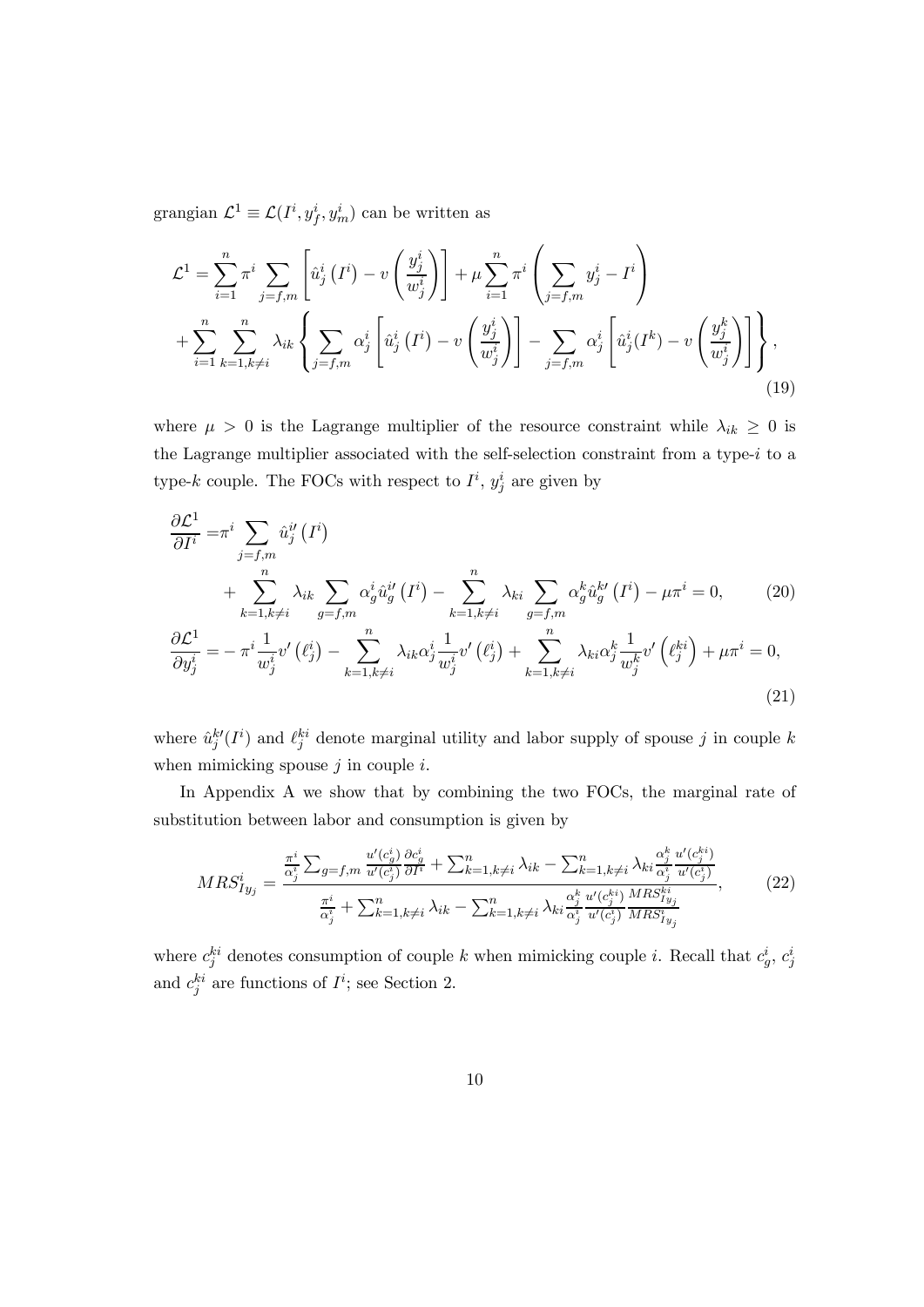#### 3.3 Optimal tax policy

From the marginal rate of substitution given by equation (22) we can determine the marginal tax rate of the implementing tax function, which from equation (15), is given by  $T_{y_j}^i = 1 - MRS_{Iy_j}^i$ , so that

$$
T_{y_j}^i = 1 - \frac{\frac{\pi^i}{\alpha_j^i} \sum_{g=f,m} \frac{u'(c_g^i)}{u'(c_j^i)} \frac{\partial c_g^i}{\partial I^i} + \sum_{k=1, k \neq i}^n \lambda_{ik} - \sum_{k=1, k \neq i}^n \lambda_{ki} \frac{\alpha_j^k}{\alpha_j^i} \frac{u'(c_j^{ki})}{u'(c_j^i)}}{\frac{\pi^i}{\alpha_j^i} + \sum_{k=1, k \neq i}^n \lambda_{ik} - \sum_{k=1, k \neq i}^n \lambda_{ki} \frac{\alpha_j^k}{\alpha_j^i} \frac{u'(c_j^{ki})}{u'(c_j^i)} \frac{MRS_{j_{y_j}}^{ki}}{MRS_{j_{y_j}}^{ij}}}. \tag{23}
$$

As usual in optimal income tax models this expression shows how the marginal tax rate must be set to induce couples to choose the consumption bundle and labor supplies intended for them. This expression is very general and is valid whatever the pattern of binding incentive constraints (*i.e.*, which, if any, of the  $\lambda_{ik}$ 's and  $\lambda_{ki}$ 's are strictly positive). However, the  $\lambda_{ik}$ 's and  $\lambda_{ki}$ 's play a crucial role since the marginal tax rate faced by a specific type depends on the incentive constraints binding to this type and from this type. We will now successively study different configurations starting with the benchmark case where wages are observable. Then, we return to the Mirrleesian information structure with unobservable wages.

#### 3.3.1 Benchmark: observable wages

Let us first study the case where wages are publicly observable implying that the selfselection constraints can be neglected so that  $\lambda_{ik} = \lambda_{ki} = 0 \ \forall i, j$ . Expression (22) then yields the "Pigouvian" tax  $(subsidy)^{11}$ 

$$
T_{y_j}^i = T_{y_j}^{Pi} = 1 - \sum_{g=f,m} \frac{u'(c_g^i)}{u'(c_g^i)} \frac{\partial c_g^i}{\partial I^i}.
$$
 (24)

 $11$ We use the term "Pigouvian" throughout the paper. The tax arises to correct for a difference in social and private welfare. Alternatively, it could be referred to as paternalistic.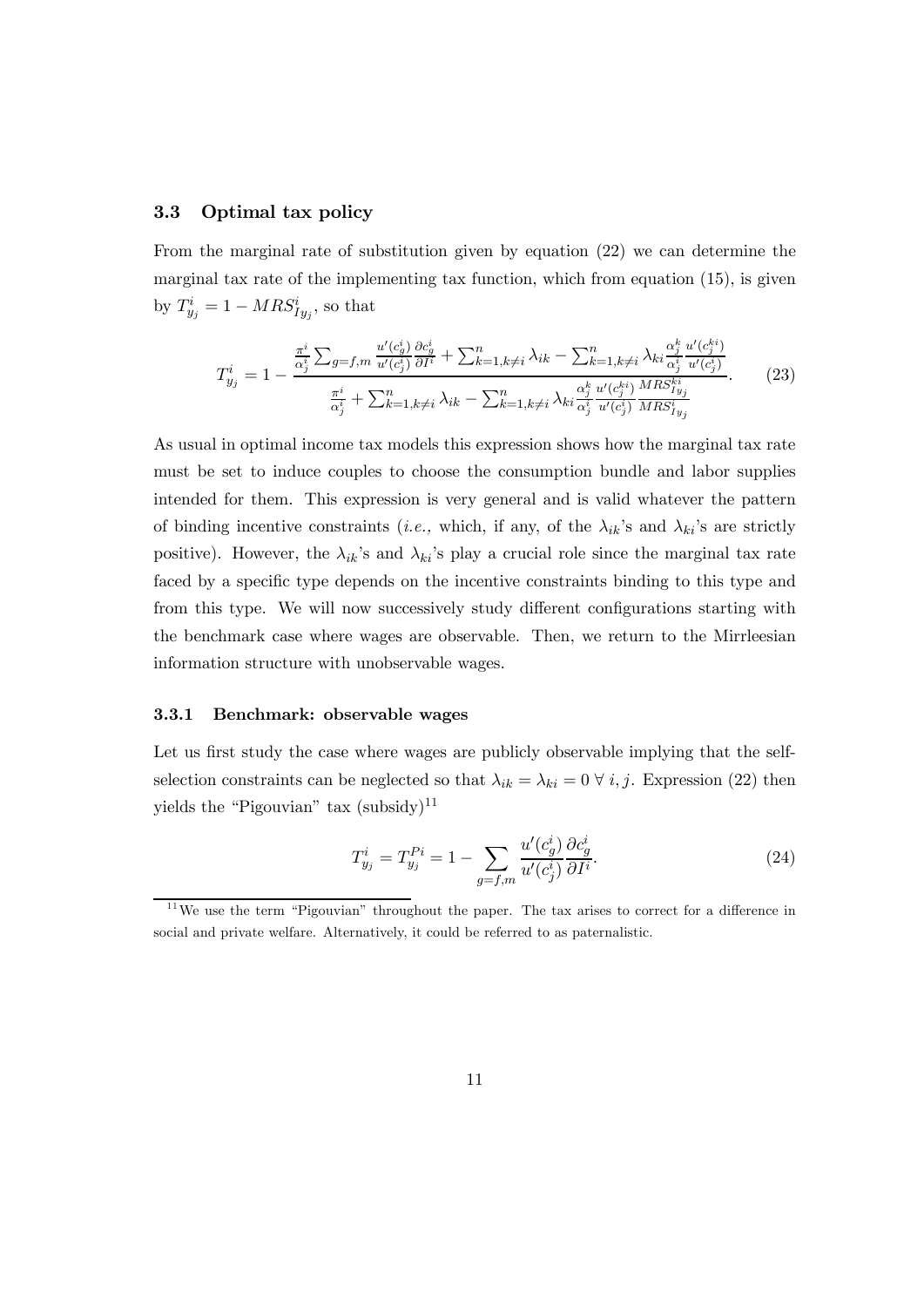Using  $(8)$  and  $(9)$  the Pigouvian tax (subsidy) for the female and male in couple *i* can be expressed as follows

$$
T_{y_f}^{Pi} = 1 - \frac{\alpha_f^i}{\alpha_m^i} \frac{\partial c_m^i}{\partial I^i} - \frac{\partial c_f^i}{\partial I^i} = \left(1 - \frac{\alpha_f^i}{\alpha_m^i}\right) \frac{\partial c_m^i}{\partial I^i},\tag{25}
$$

$$
T_{y_m}^{Pi} = 1 - \frac{\alpha_m^i}{\alpha_f^i} \frac{\partial c_f^i}{\partial I^i} - \frac{\partial c_m^i}{\partial I^i} = \left(1 - \frac{\alpha_m^i}{\alpha_f^i}\right) \frac{\partial c_f^i}{\partial I^i}.
$$
 (26)

Since  $\partial c_j^i / \partial I^i \geq 0$  we have

$$
T_{y_f}^{Pi} \leq 0 \quad \Longleftrightarrow \quad \alpha_f^i \geq \alpha_m^i,\tag{27}
$$

$$
T_{y_m}^{Pi} \leq 0 \iff \alpha_f^i \leq \alpha_m^i. \tag{28}
$$

In words, the spouse with the *lower* bargaining weight faces a marginal tax on labor supply while the spouse with the *higher* bargaining weight faces a marginal *subsidy* on labor supply. The intuition behind this result is as follows. The spouse with the lower bargaining power receives a smaller share of the cake (the common income  $I^i$ ) implying a lower consumption (and thus a higher marginal utility of consumption). In the laissez-faire, this negative income effect in turn increases this spouse's labor supply (above the optimal level that would arise for equal weights). The opposite holds for the spouse with the higher bargaining weight. Roughly speaking, the spouse with the low bargaining weight works too much while the one with the high bargaining weight does not work enough. The Pigouvian tax (subsidy) corrects for these non-optimal labor supply decisions. Observe that when the male spouse has a higher weight, his marginal tax rate will be negative (his labor supply is subsidized). This may be surprising at first since he has a lower weight in the welfare function than in the couple's utility. So we do not expect him to be subsidized. However, the subsidy applies only to the *marginal* tax rate; it will increase his labor supply and thus his contribution to the common household budget.

Note that the Pigouvian tax does not, in general, yield the first-best utilitarian optimum because spouses' individual consumption levels remain unobservable. This is because, unless weights are equal, marginal utilities of consumption are not equalized between spouses; see equation (9). However, with  $\lambda_{ik} = \lambda_{ki} = 0 \quad \forall i, j$ , equation (21)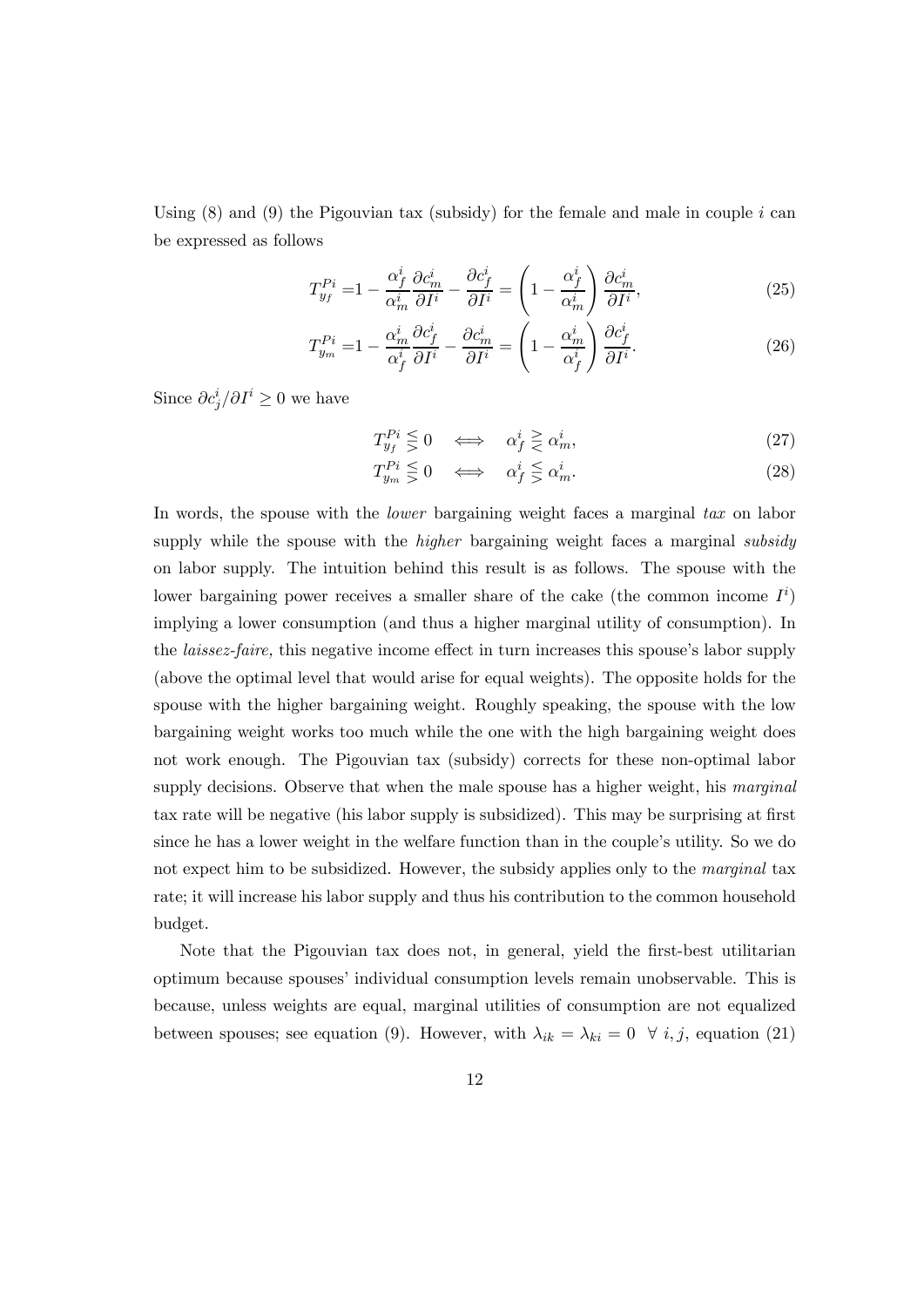implies

$$
v'\left(\frac{y_m^i}{w_m^i}\right)/w_m^i = v'\left(\frac{y_f^i}{w_f^i}\right)/w_f^i,
$$

which corresponds to the first-best condition under full information. In words, labor supplies are set according to the first-best rule.

#### 3.3.2 Second-best tax policy

We now return to the original second-best problem where wages are not publicly observable. Consider first a "top"couple, that is a couple whom nobody mimics. Formally, we consider a couple with index *i* so that  $\lambda_{ki} = 0 \quad \forall k$ , but where  $\lambda_{ik} > 0$  for at least one  $k$ . Since couples are indexed according to increasing wage levels and the welfare function is utilitarian, we can expect this to be the couple with the highest wages. Using the definition of the Pigouvian tax (24) and setting all  $\lambda_{ki} = 0$ , equation (22) can be rewritten as

$$
T_{y_j}^i = 1 - \frac{\frac{\pi^i}{\alpha_j^i} \left( 1 - T_{y_j}^{Pi} \right) + \sum_{k=1, k \neq i}^n \lambda_{ik}}{\frac{\pi^i}{\alpha_j^i} + \sum_{k=1, k \neq i}^n \lambda_{ik}} = \frac{\frac{\pi^i}{\alpha_j^i} T_{y_j}^{Pi}}{\frac{\pi^i}{\alpha_j^i} + \sum_{k=1, k \neq i}^n \lambda_{ik}}.
$$
(29)

If in this couple the bargaining power is equally divided so that  $T_{y_f}^{Pi} = T_{y_m}^{Pi} = 0$  both spouses face no distortion since then  $T_{y_j}^i = 0$ . If, however, the bargaining power is unequally distributed, we have  $\left|T_{y_j}^i\right|$  $\Big| < \Big| T_{y_j}^{Pi}$  $\Big\vert$  implying a lower tax (subsidy) than the Pigouvian one. In other words, the "no distortion at the top" result no longer holds. A similar result is obtained by Cremer and Roeder (2013) when individuals are myopic. Myopia justifies a social objective different from the private one which gives rise to a Pigouvian subsidy. While the current setting is more complicated in that the Pigouvian tax can be positive or negative, the intuition behind the result remains essentially the same. A distortion is optimal even for the top couple because the consumption and labor supplies are weighted differently in the incentive constraint than in the social objective. This opens the door for relaxing incentive constraints by not restoring a first-best tradeoff for this couple.

Now consider a spouse who is not part of the "top" couple. For such a couple the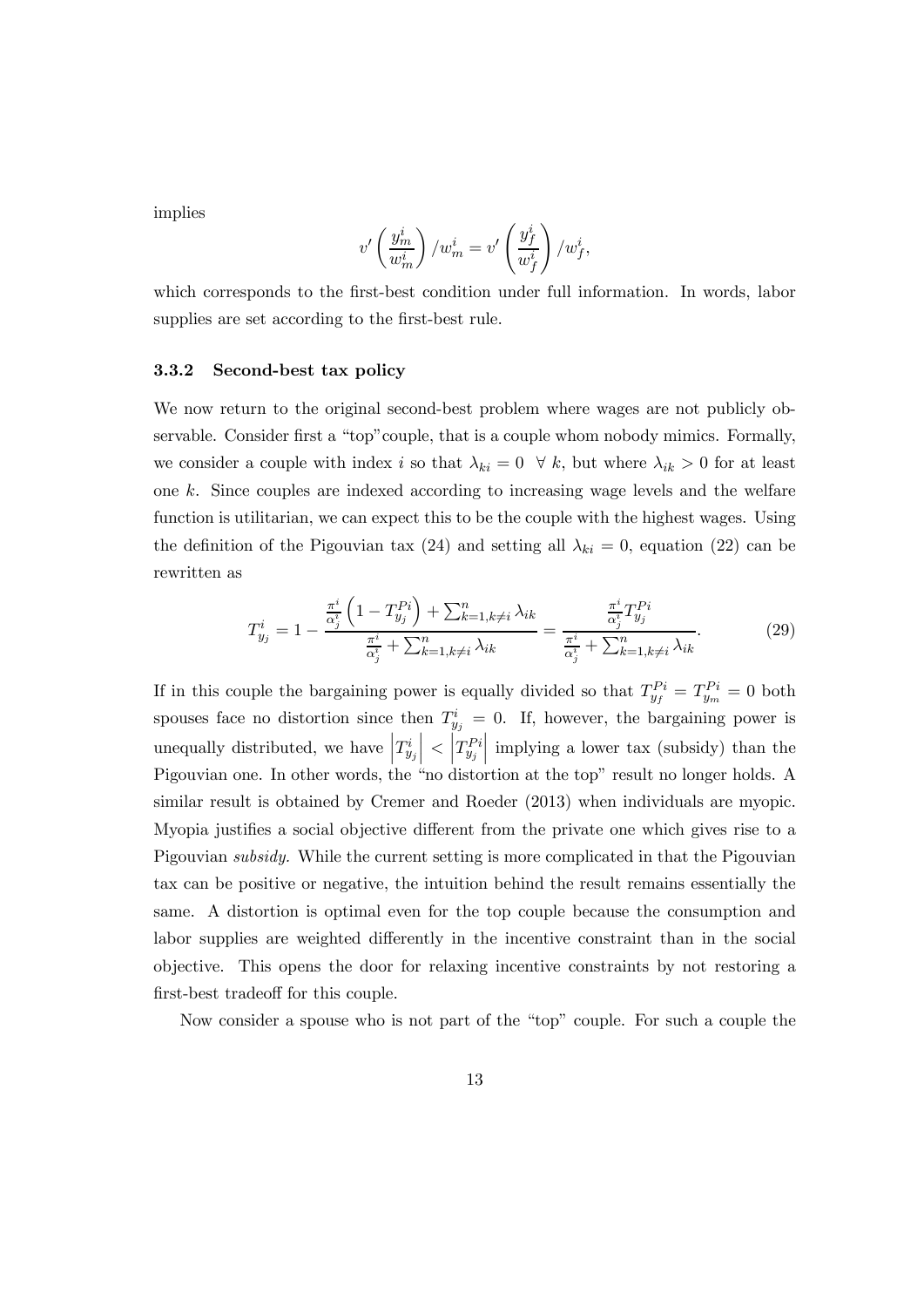optimal tax rate is

$$
T_{y_j}^i = 1 - \frac{\frac{\pi^i}{\alpha_j^i} \left( 1 - T_{y_j}^{Pi} \right) + \sum_{k=1, k \neq i}^n \lambda_{ik} - \sum_{k=1, k \neq i}^n \lambda_{ki} \frac{\alpha_j^{k} u'(c_j^{k})}{\alpha_j^{i} u'(c_j^{k})}}{\frac{\pi^i}{\alpha_j^i} + \sum_{k=1, k \neq i}^n \lambda_{ik} - \sum_{k=1, k \neq i}^n \lambda_{ki} \frac{\alpha_j^{k} u'(c_j^{k}) MRS_{I_{y_j}}^{k}}{\alpha_j^{i} u'(c_j^{i}) MRS_{I_{y_j}}^{k}}}. \tag{30}
$$

This expression includes a Pigouvian term and "incentive" terms, that is terms which reflect the impact of the tax policy on the incentive constraints. To get a more precise understanding of the structure of these incentive terms and their interaction with the Pigouvian term, we can rearrange equation (30) to obtain the following condition

$$
T_{y_j}^i \leq 0 \iff \sum_{k=1, k \neq i}^n \lambda_{ki} \frac{\alpha_j^k u'(c_j^{ki})}{\alpha_j^i u'(c_j^i)} \left( \frac{MRS_{Iy_j}^{ki}}{MRS_{Iy_j}^i} - 1 \right) \geq \frac{\pi^i}{\alpha_j^i} T_{y_j}^{Pi}.
$$
 (31)

The sign of the marginal income tax rate depends on the relative magnitude of the Pigouvian term (RHS of the second inequality) and the incentive term (LHS of the second inequality). In standard optimal taxation models the marginal rate of substitution of the mimicker (couple  $ki$ ) is always smaller than that of the mimicked (couple i), as long as only downward incentive constraints are binding.<sup>12</sup> In our setting, things are more complicated because marginal rates of substitution depend on (unobservable) consumption levels which, in turn, depend on the spouses' weights.

To interpret condition (31) assume first that weights are the same across couples. In other words, all females have the same weight and so do all males. If these weights are equal to one the Pigouvian term,  $T_{y_j}^{P_i}$ , is equal to zero, and the sign of the marginal tax,  $T_{y_j}^i$ , depends only on the way it affects binding incentive constraints. We have  $T_{y_j}^i > 0$  if binding incentive constraints are from high-wage to low-wage couples since with  $\alpha_j^i = \alpha_j^k = 1$ , we have

$$
\frac{MRS_{Iy_j}^{ki}}{MRS_{Iy_j}^{i}} < 1 \quad \Longleftrightarrow \quad w_j^i < w_j^k. \tag{32}
$$

This is pretty much the standard result obtained in Mirrleesian models.

Now assume that weights differ between gender, but that the weight of a given gender is the same in all couples  $\alpha_j^i = \alpha_j \forall i$ . Then, we effectively have both Pigouvian

 $12$  Which is typically the case with a utilitarian social welfare function.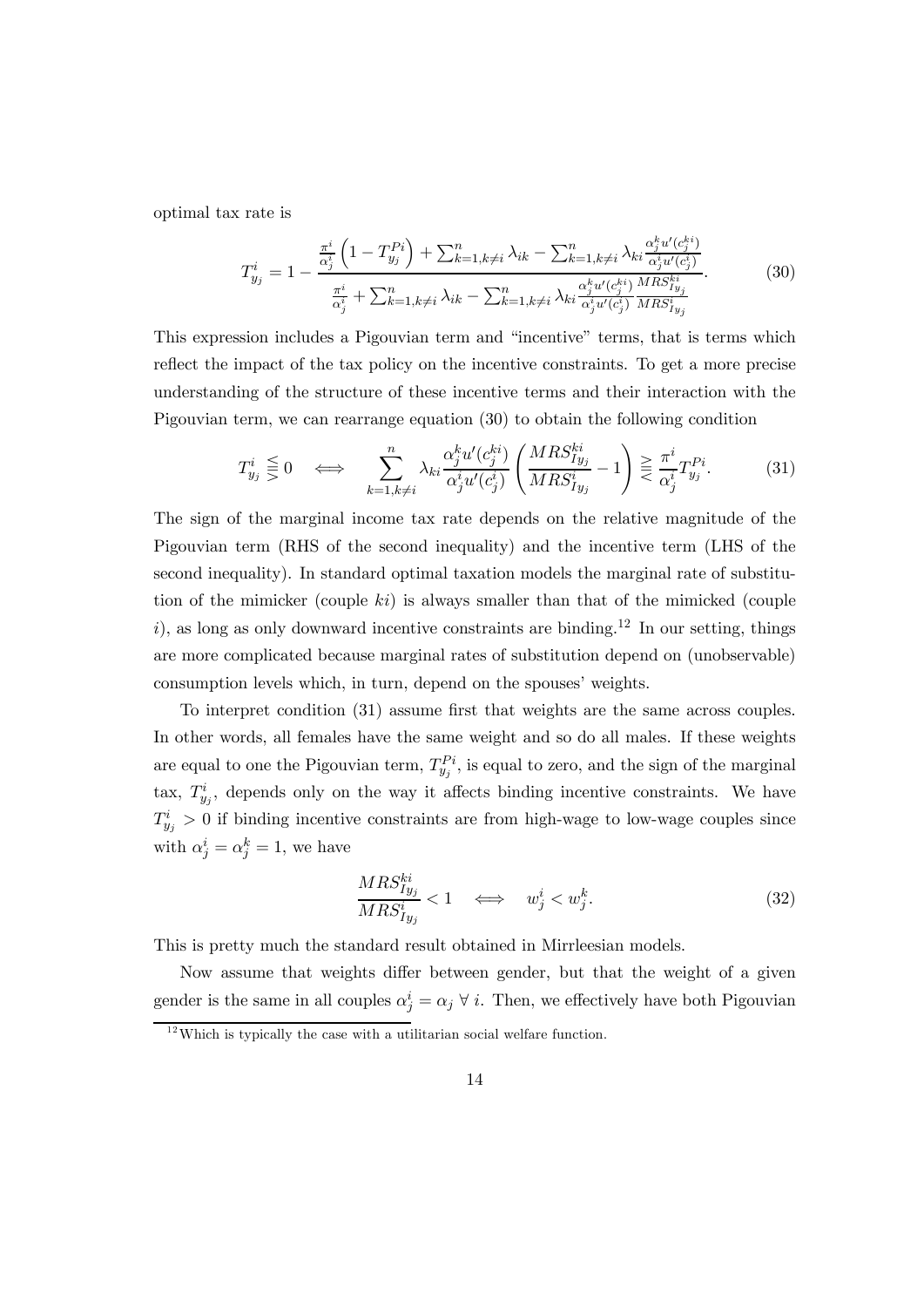and incentive terms. The incentive term (LHS of the second inequality in 31) calls for positive taxation while the Pigouvian term (RHS of the second inequality in 31) calls for a subsidization (taxation) of labor for the gender who has the higher (lower) bargaining power; see Section 3.3.1. Consequently, for the gender with the lower bargaining power both effects go in the same direction implying  $T_{y_j}^i > T_{y_j}^{P_i} > 0$ , while for the gender with the higher bargaining power, the two effects go in opposite direction implying  $T^i_{y_j} \lesseqqgtr T^{Pi}_{y_j} < 0.$ 

If additionally weights differ across couples, we have  $c_j^i > c_j^{ki}$  iff  $\alpha_j^i > \alpha_j^k$  so that for a couple with  $w_j^k = w_j^i$ , we have (by concavity of u)

$$
\frac{MRS_{Iy_j}^{ki}}{MRS_{Iy_j}^{i}} \le 1 \quad \Longleftrightarrow \quad \alpha_j^k \le \alpha_j^i. \tag{33}
$$

Combining (33) with (32) implies that

$$
\frac{MRS_{Iy_j}^{ki}}{MRS_{Iy_j}^{i}} < 1 \quad \text{if} \quad w_j^i < w_j^k \quad \text{and} \quad \alpha_j^k \le \alpha_j^i. \tag{34}
$$

In words, when spouse  $j$  has a lower bargaining weight in the high-wage couple, then the couples' indifference curves cross in the "usual way"; the low-wage spouse has a steeper indifference curve and the LHS in the second inequality of (31) is negative. The above condition is not an if and only if condition. To see this note that

$$
\frac{MRS_{Iy_j}^{ki}}{MRS_{Iy_j}^i} = \underbrace{\frac{w_j^i}{w_j^k}}_{\lt 1} \underbrace{\frac{v'}{\frac{v'}{w_j^k}}}_{\lt 1} \underbrace{\frac{v'}{\frac{v'}{w_j^i}}}_{\lt 1} \underbrace{\frac{u'(c_j^i)}{u'(c_j^k)}}_{\lt 1}.
$$
\n(35)

When weights are increasing with wages we have  $c_j^{ki} > c_j^i$ , and the last term on the RHS is larger than 1. However, the full expression can nevertheless be smaller than one. This will be the case, when the heterogeneity in weights is small compared to the heterogeneity in wages. On the other hand, when the heterogeneity in weights is sufficiently large, expression (35) can be larger than one.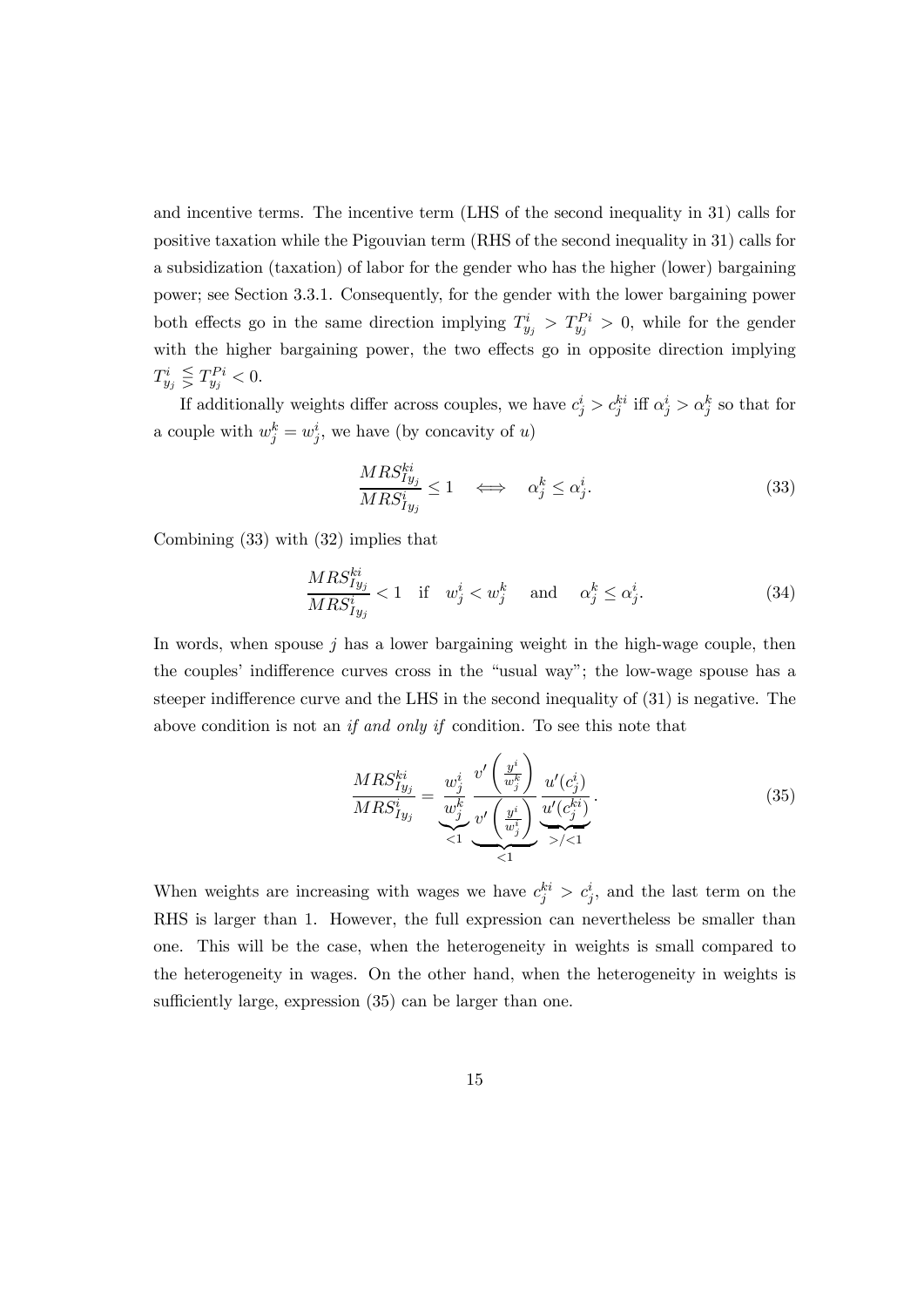To illustrate this idea of relative heterogeneity consider the case where utility of consumption  $u$  is logarithmic, while disutility of labor  $v$  is quadratic. Then, we have

$$
\frac{MRS_{Iy_j}^{ki}}{MRS_{Iy_j}^{i}} \leq 1 \qquad \Longleftrightarrow \qquad \left(\frac{w_j^i}{w_j^k}\right)^2 \leq \frac{\alpha_j^i}{\alpha_j^k},
$$

so that the comparison hinges on the ratio of wages and the ratio of weights between the mimicked and the mimicking couple.

To understand the full implications of the inequalities stated in equation (31), consider a couple *i* for which only  $\lambda_{ki} > 0.13$  Assume that downward incentive constraints are binding, so that  $w_j^k > w_j^i$ .

First, examine the spouse with a low weight  $\alpha_j^i \leq 1$ . The Pigouvian term of this spouse is always positive. The incentive term also calls for a tax if  $\alpha_j^k \leq \alpha_j^i$ , that is if the bargaining power of the low-weight spouse decreases with wages. Then, the overall effect is clear-cut and this spouse faces a positive marginal income tax rate. If, however, the weight of this spouse increases with wages,  $\alpha_j^k > \alpha_j^i$ , the incentive term is positive (and so is the overall marginal tax rate) only if the difference in wages dominates the difference in weights. Otherwise, the incentive and Pigouvian term go in opposite directions and we are not able to sign the marginal tax rate.

Next analyze the high-weight spouse  $\alpha_j^i > 1$ . Now, we have a negative Pigouvian tax rate, while the incentive term again calls for a positive tax if  $\alpha_j^k \leq \alpha_j^i$  (decreasing weights of the high-weight spouse). In this case, the effects go in opposite directions. When the bargaining weights increase with wages,  $\alpha_j^k \geq \alpha_j^i$ , the sign of the incentive term again depends on the relative difference in wages and weights. Specifically, the incentive term calls for a negative marginal tax rate if the difference in weights is the dominating one and a positive marginal tax rate if the difference in wages is the dominating one. The overall effect in the former case is thus clear-cut, implying a negative marginal tax rate when the difference in weights dominates.

Finally, observe that when the weight of the low-weight spouse increases with wages, it follows of course that the weight of the high-weight spouse decreases. Consequently, in this case results are unambiguous for both spouses if for the high-weight spouse the dif-

<sup>&</sup>lt;sup>13</sup>More precisely, we have  $\lambda_{hi} = 0$  when  $h \neq k$ . This does not rule out  $\lambda_{ih} > 0$  for some h.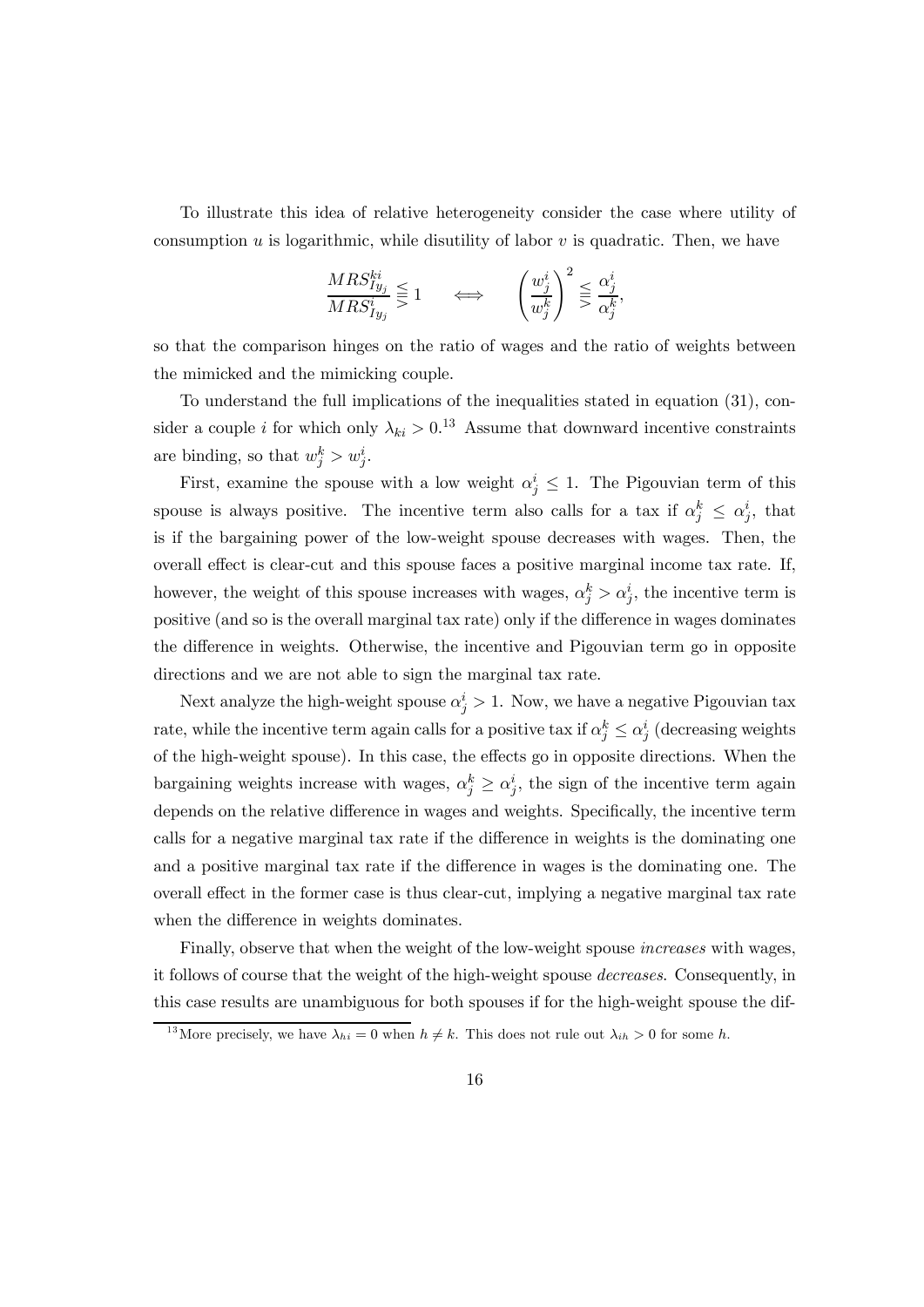|                 |                                                                                                                                                                                                                                                                                                                                                                                                                                                                                                                                              | $\begin{tabular}{c c c} \hline weight profile & $T^{Pi}_{y_j}$ & IC term & overall effect $T^{i}_{y_j}$ \\ \hline \end{tabular}$ |  |  |  |
|-----------------|----------------------------------------------------------------------------------------------------------------------------------------------------------------------------------------------------------------------------------------------------------------------------------------------------------------------------------------------------------------------------------------------------------------------------------------------------------------------------------------------------------------------------------------------|----------------------------------------------------------------------------------------------------------------------------------|--|--|--|
| $w_j^i < w_j^k$ |                                                                                                                                                                                                                                                                                                                                                                                                                                                                                                                                              |                                                                                                                                  |  |  |  |
|                 | $\begin{array}{ccc} \alpha^i_j \leq 1 \ \lor & \mbox{(i)} \ \ \alpha^i_j \leq \alpha^k_j & \nonumber \\ \mbox{(ii)} \ \alpha^i_j \geq \alpha^k_j & \nonumber \\ \end{array} \begin{array}{c} \bigg  \ \geq 0 \ \bigg  & > 0 \ \ & < 0 \ \ \bigg  & > 0 \ \ & > 0 \ \end{array} \begin{array}{c} \geq 0 \\ \geq 0 \ \ & > 0 \ \end{array}$                                                                                                                                                                                                    |                                                                                                                                  |  |  |  |
|                 |                                                                                                                                                                                                                                                                                                                                                                                                                                                                                                                                              |                                                                                                                                  |  |  |  |
|                 | $\alpha_j^i > 1 \quad \lor \quad (i) \quad \alpha_j^i \ge \alpha_j^k \quad \middle  \quad < 0 \quad \middle  \quad > 0 \quad \middle  \quad \ge 0 \quad \middle  \quad \ge 0 \quad \middle  \quad \ge 0 \quad \middle  \quad \ge 0 \quad \middle  \quad \ge 0 \quad \middle  \quad \ge 0 \quad \middle  \quad \ge 0 \quad \middle  \quad \ge 0 \quad \middle  \quad \ge 0 \quad \middle  \quad \ge 0 \quad \middle  \quad \ge 0 \quad \middle  \quad \ge 0 \quad \middle  \quad \ge 0 \quad \middle  \quad \ge 0 \quad \middle  \quad \ge 0$ |                                                                                                                                  |  |  |  |

Table 1: Marginal tax rates for the low- and high-weight spouse and for (i) increasing and (ii) decreasing bargaining weights of the low-weight spouse.

ference in weights dominates: namely a positive marginal tax for the low-weight spouse and a negative one for the high-weight spouse. This result is particularly interesting for the case where the male spouse has the higher bargaining power. It completely reverses the result by Boskin and Sheshinski (1983) that the female spouse should typically face a lower marginal tax rate than her male partner. In our framework, the female spouse would not only have a higher marginal tax rate than the male spouse, but his rate would even be negative. Table 1 represents the signs of the different terms in the various cases our discussion has identified.

The main results of this section are summarized in the following proposition.

**Proposition 1** (i) When couples' types are observable, income will be subject to a Pigouvian tax or subsidy to correct the misallocation of labor supply by couples. The member of the household who has the lower bargaining weight will face a marginal tax on labor income and the member with the higher weight will face a marginal subsidy on labor income. Specifically, we have that  $T_{y_j}^{P_i} \geq 0$  iff  $\alpha_j^i \leq 1 \ \ \forall \ i, j$ . Consequently, when the male spouse has the higher bargaining weight his marginal tax rate will be negative while that of the female spouse will be positive.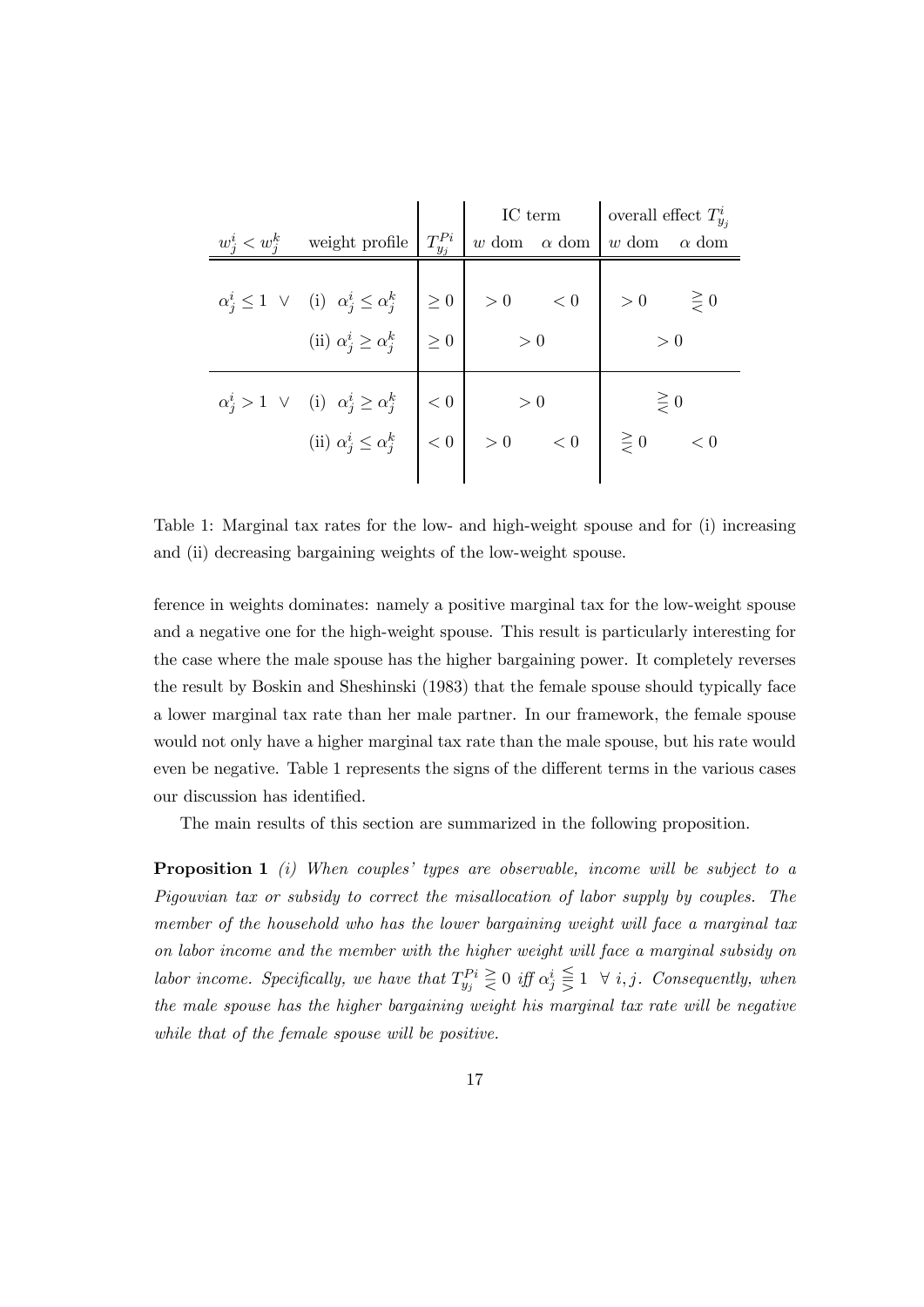(ii) When couples' types are not observable:

(a) A spouse's marginal income tax rate is defined by expression (30), which shows that it depends on a paternalistic (Pigouvian) and on a redistributive (incentive related) term. The paternalistic term has the same sign as the Pigouvian tax described in item  $(i)$ . The sign of the incentive term depends on the ratio of the marginal rate of substitution of the considered spouse in the mimicking and in the mimicked couple. This, in turn, depends on the distribution of weights and wages.

(b) We depart from the "no distortion at the top" result. The absolute value of the marginal tax or subsidy will be smaller than its Pigouvian counterpart. Formally, if  $\alpha_j^i \leqq 1$  we continue to have that  $T_{y_j}^i \geqq 0$  but with  $\left|T_{y_j}^i\right|$  $\Big | < \Big | T^{Pi}_{y_j}$  $\Bigg\vert \, .$ 

(c) Assume that the bargaining weight of the low-weight spouse is decreasing in wages (which automatically implies that the bargaining weight of the high-weight spouse increases in wages) and that the weight heterogeneity is dominant for the high-weight spouse. Then, for both spouses, the Pigouvian and incentive term go in the same direction and we have  $T_{y_j}^i > 0$  for the low-weight spouse and  $T_{y_j}^i < 0$  for the high-weight spouse. Consequently, the Pigouvian results stated in item  $(i)$  are reinforced. Specifically, when the male spouse has the higher bargaining weight his marginal tax rate will be negative while that of the female spouse will be positive.

#### 4 Extension: concave transformation of spouses' utilities

So far, we have considered a simple utilitarian social welfare function, which does account for social benefits from redistribution. It is well known that with concave individual preferences redistribution from high-income to low-income couples increases utilitarian welfare. However, it is also interesting to examine if and how our results are affected when a more egalitarian social welfare function is considered.14 To do so redefine welfare as

$$
\mathcal{W}^2 = \sum_{i=1}^n \pi^i \sum_{j=f,m} \Psi\left(\hat{u}_j^i(I^i) - v\left(\frac{y_j^i}{w_j^i}\right)\right),\tag{36}
$$

<sup>&</sup>lt;sup>14</sup>A more egalitarian welfare function is also considered by Kleven *et al.* (2009).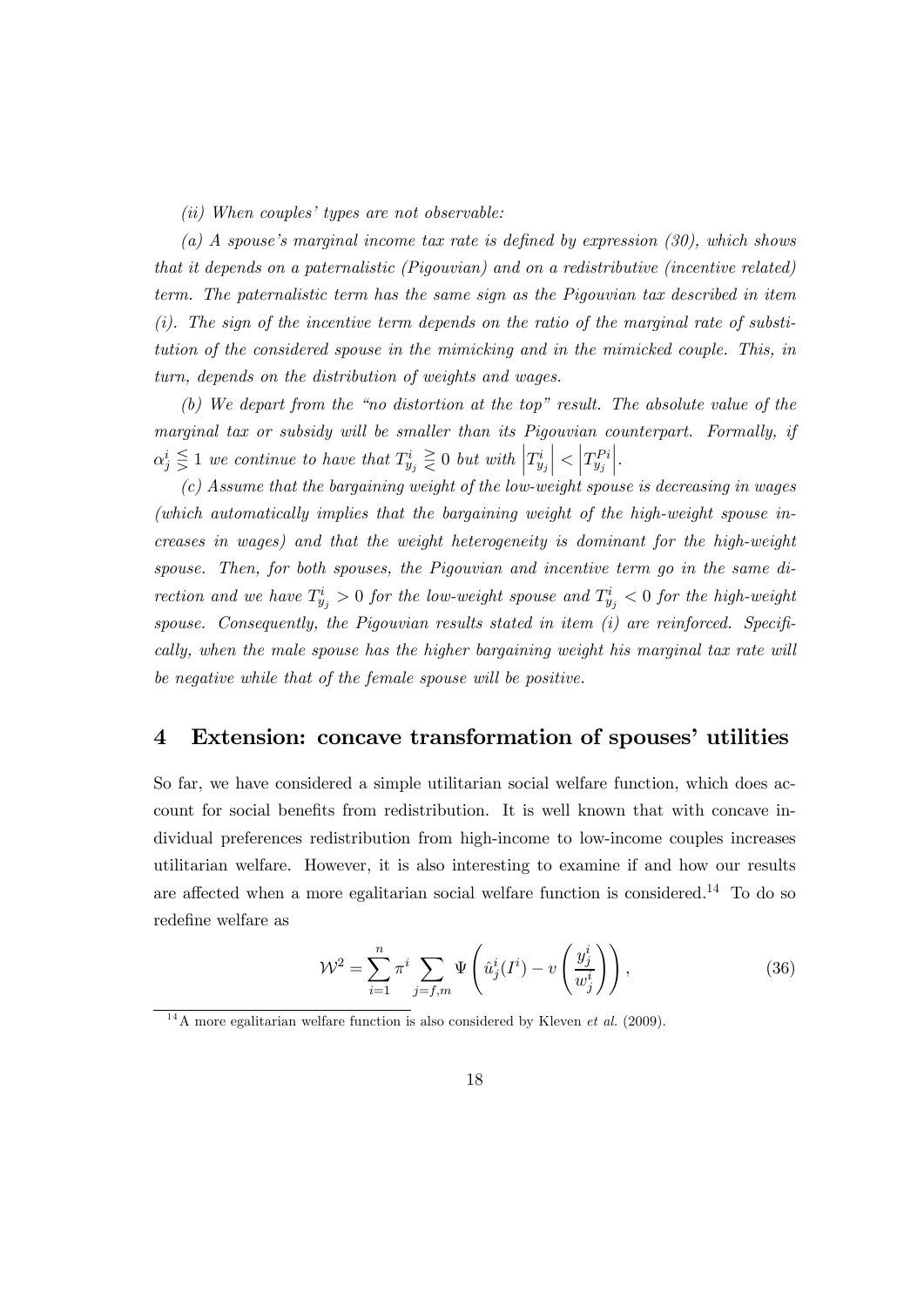where  $\Psi$  is a concave and strictly increasing function of spouses' utility levels:  $\Psi'_{ij} > 0$ and  $\Psi_{ij}'' \leq 0$ . When  $\Psi_{ij}'' = 0$  we return to the utilitarian specification defined by (10). The welfare function becomes increasingly redistributive as the degree of concavity of Ψ increases.

The optimal allocation is now determined by maximizing (36) subject to (17) and (18); the FOCs are stated in Appendix B. Proceeding exactly as in the previous section, the optimal marginal tax rate of spouse  $j$  in couple  $i$  can be written as

$$
T_{y_j}^i = 1 - \frac{\frac{\pi^i}{\alpha_j^i} \sum_{g=f,m} \Psi_{ig}^{\prime} \frac{u^{\prime}(c_g^i(I^i))}{u^{\prime}(c_j^i(I^i))} \frac{\partial c_g^i(I^i)}{\partial I^i} + \sum_{k=1,k\neq i}^n \lambda_{ik} - \sum_{k=1,k\neq i}^n \lambda_{ki} \frac{\alpha_j^k}{\alpha_j^i} \frac{u^{\prime}(c_j^{ki}(I^i))}{u^{\prime}(c_j^i(I^i))}}{\frac{\pi^i}{\alpha_j^i} \Psi_{ij}^{\prime} + \sum_{k=1,k\neq i}^n \lambda_{ik} - \sum_{k=1,k\neq i}^n \lambda_{ki} \frac{\alpha_j^k}{\alpha_j^i} \frac{u^{\prime}(c_j^{ki}(I^i))}{u^{\prime}(c_j^i(I^i))} \frac{MRS_{I_{y_j}}^{ki}}{MRS_{I_{y_j}}^i},
$$
\n(37)

which generalizes expression (23).

The interesting changes appear in the Pigouvian term. For  $\lambda_{ik} = \lambda_{ki} = 0 \ \forall \ i, j$ , expression (37) yields the Pigouvian tax (subsidy)

$$
T_{y_j}^i = T_{y_j}^{Pi} = 1 - \sum_{g=f,m} \frac{\Psi_{ig}' u'(c_g^i)}{\Psi_{ij}' u'(c_g^i)} \frac{\partial c_g^i}{\partial I^i}.
$$
 (38)

Using (8) and (9) the Pigouvian tax (subsidy) for the female and male spouse in couple  $i$  can now be expressed as follows

$$
T_{y_f}^{Pi} = 1 - \frac{\Psi'_{im}\alpha_f^i}{\Psi'_{if}\alpha_m^i} \frac{\partial c_m^i}{\partial I^i} - \frac{\partial c_f^i}{\partial I^i} = \left(1 - \frac{\Psi'_{im}\alpha_f^i}{\Psi'_{if}\alpha_m^i}\right) \frac{\partial c_m^i}{\partial I^i},\tag{39}
$$

$$
T_{y_m}^{Pi} = 1 - \frac{\Psi'_{if}\alpha_m^i}{\Psi'_{im}\alpha_f^i} \frac{\partial c_f^i}{\partial I^i} - \frac{\partial c_m^i}{\partial I^i} = \left(1 - \frac{\Psi'_{if}\alpha_m^i}{\Psi'_{im}\alpha_f^i}\right) \frac{\partial c_f^i}{\partial I^i}.
$$
 (40)

Since  $\partial c_j^i / \partial I^i \geq 0$  we have

$$
T_{y_m}^{Pi} \leq 0 \quad \Longleftrightarrow \quad \frac{\alpha_m^i}{\alpha_f^i} \geq \frac{\Psi_{im}'}{\Psi_{if}'},\tag{41}
$$

$$
T_{y_f}^{Pi} \leq 0 \quad \Longleftrightarrow \quad \frac{\alpha_f^i}{\alpha_m^i} \geq \frac{\Psi_{if}'}{\Psi_{im}'}.\tag{42}
$$

These expressions are straightforward generalizations of (27) and (28) and their interpretation is similar. The spouse whose relative bargaining weight (within the couple)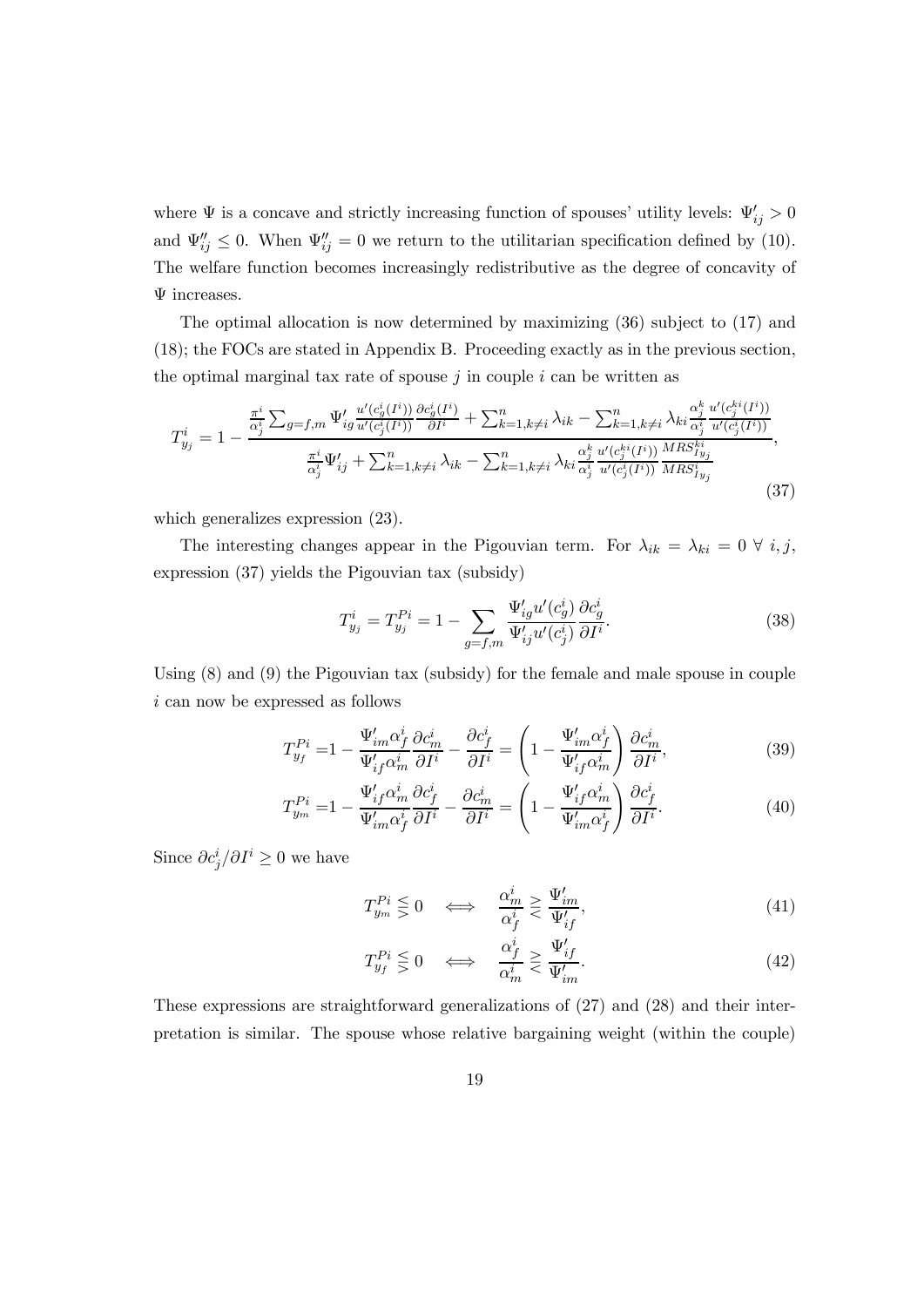is lower than the relative social weight (again within the couple) faces a positive marginal tax on labor supply. Conversely, the spouse whose relative bargaining weight is larger than the relative social weight faces a marginal *subsidy* on labor supply. Roughly speaking, the spouse with the low relative bargaining weight works too much while the one with the high relative bargaining weight does not work enough. The Pigouvian tax (subsidy) corrects for these non-optimal labor supply decisions. Observe that when the male spouse's bargaining weight exceeds his social weight, his *marginal* income tax rate will be negative (his labor supply is subsidized). In Section 3.3.1, the relative social weights were always equal to one, whereas with the concave transformation, they will in general differ from one. The weight in social welfare  $\Psi'_{ij}$  depends on a spouse's total utility which, in turn, depends both on the bargaining weight and on the wage rate. Consequently, Pigouvian tax rates will now differ from zero, even when spouses' weights are equal, as long as wages are different.

At this level of generality the impact of the welfare weights on the size, and even on the sign of Pigouvian tax rates does not appear to be unambiguous. Assume for instance that the male spouse has both the higher weight and the higher wage. Then, it is not clear if his total utility will be larger than hers; the higher weight tends to increase utility, but the higher wage may go in the other direction (as a larger labor supply implies a larger disutility of labor). Consequently, we cannot compare  $\Psi'_{im}$  and  $\Psi'_{if}$ .

Except for these extra complications concerning the Pigouvian term, the remainder of the analysis presented in Section 3 remains essentially unaffected. Rearranging (37) shows that expression (31) now has to be replaced by the following condition

$$
T_{y_j}^i \leq 0 \quad \Longleftrightarrow \quad \sum_{k=1, k \neq i}^n \lambda_{ki} \frac{\alpha_j^k u'(c_j^{ki})}{\alpha_j^i u'(c_j^i)} \left( \frac{MRS_{Iy_j}^{ki}}{MRS_{Iy_j}^i} - 1 \right) \geq \frac{\Psi'_{ij} \pi^i}{\alpha_j^i} T_{y_j}^{Pi}. \tag{43}
$$

Note that the incentive term (as a rule) is unaffected. In the last term  $\Psi'_{ij}/\alpha_j^i$  replaces  $1/\alpha_j^i$ , to express the ratio between a spouse's social weight and his or her bargaining weight in the couple.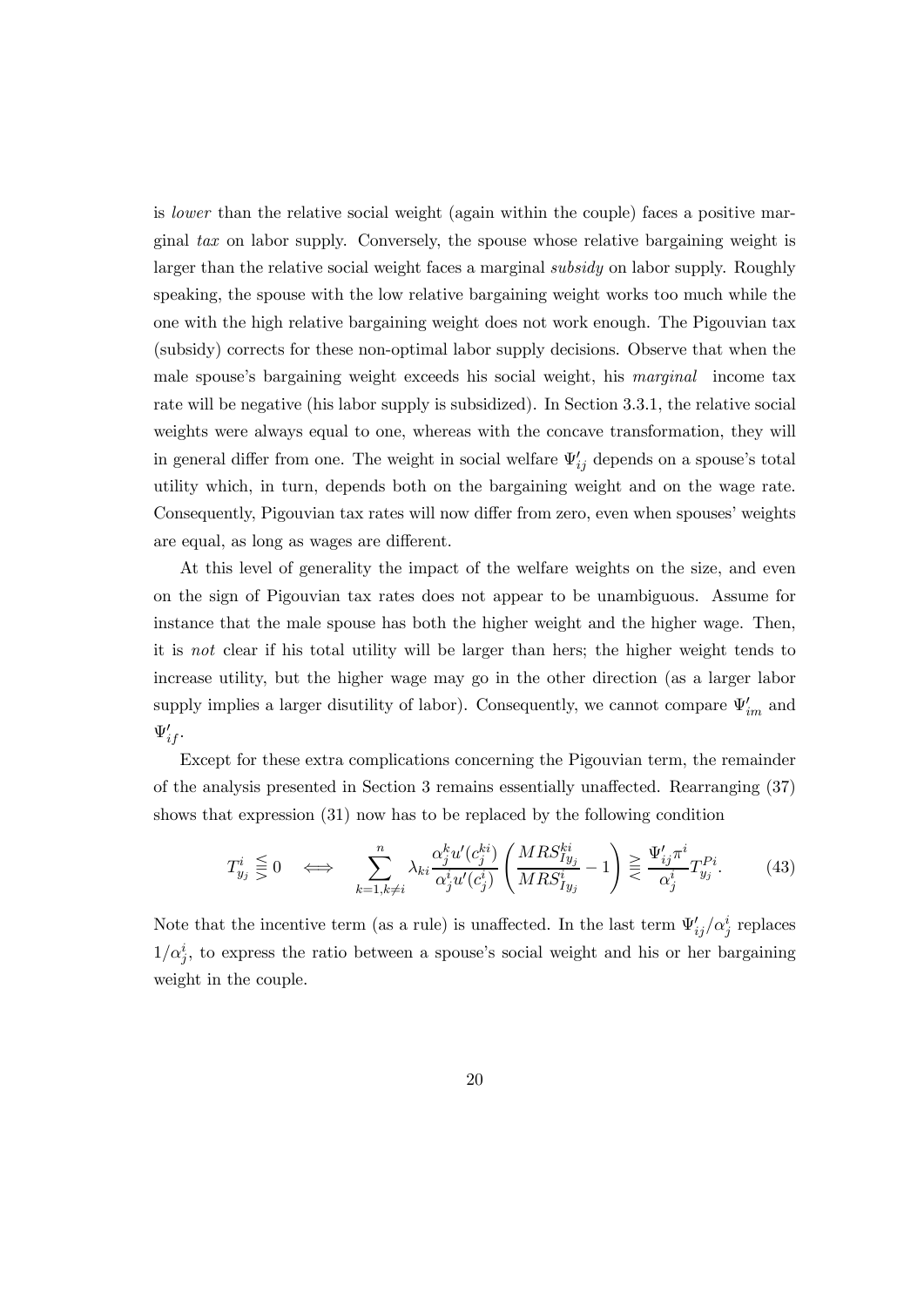|                      | $\overline{2}$ | 3 <sup>3</sup> |                                                                                                                | -5 |
|----------------------|----------------|----------------|----------------------------------------------------------------------------------------------------------------|----|
| $w_{\mathbf{f}}^{i}$ |                |                | $\begin{array}{ cccccc}7.31 & 12.93 & 17.41 & 24.09 & 45.91\\21.90 & 26.17 & 26.82 & 29.19 & 46.27\end{array}$ |    |
| $w_{m}^{i}$          |                |                |                                                                                                                |    |
| $\alpha_f^i$         |                |                | $0.64 \qquad 0.80 \qquad 0.94 \qquad 1.08 \qquad 1.22$                                                         |    |
|                      |                |                | $\begin{vmatrix} 1.36 & 1.20 & 1.06 & 0.92 & 0.78 \end{vmatrix}$                                               |    |

Table 2: Parameter values.

#### 5 Numerical results

Our analysis has shown that the solution crucially depends on the distribution of bargaining weights and wages both within and across couples. To obtain more specific results we now provide numerical simulations based on a calibrated version of our model.

We make the following parametric assumptions

$$
u(c) = \ln c \quad \text{and} \quad v(\ell) = \frac{\varepsilon}{1 + \varepsilon} \ell^{\frac{1 + \varepsilon}{\varepsilon}}
$$
(44)

so that the Frish labor supply elasticity  $\varepsilon$  is constant. Following the empirical labor supply literature we assume  $\varepsilon = 0.5$ ; see, e.g., Blundell and Macurdy (1999). The social welfare function is CRRA,  $\Psi = x^{1-\sigma}/(1-\sigma)$ , where  $\sigma \geq 0$  measures the preferences for equity. We assume  $\sigma = 0$  in our benchmark case and also consider  $\sigma = 1$  and  $\sigma = 5$ .

We calibrate the (hourly) wage distribution for the year 2011 using the PSID. We restrict the sample to married couples with no children. Couples are ranked with respect to the wife's wage rate and then divided into quintiles. For each quintile we compute the average wage rate of both male and female. The corresponding average wage rates  $w_f^i$  and  $w_m^i$  in quintile  $i = 1, ..., 5$  are reported in Table 2. The female's wage rate is always lower than the male's wage rate. And while the wage gap in the lowest quintile is rather high, it is decreasing in wages and becomes almost zero in the highest quintile.

The bargaining weights which, with the logarithmic utility function specified in (44) also correspond to the spouses' consumption shares, are taken from Couprie (2007) model (I) p. 301 Table 4. For quintile  $i = 1, ..., 5$  we use Couprie's calculated consumption shares at the 10th, 30th, 50th, 70th and 90th percentile respectively to get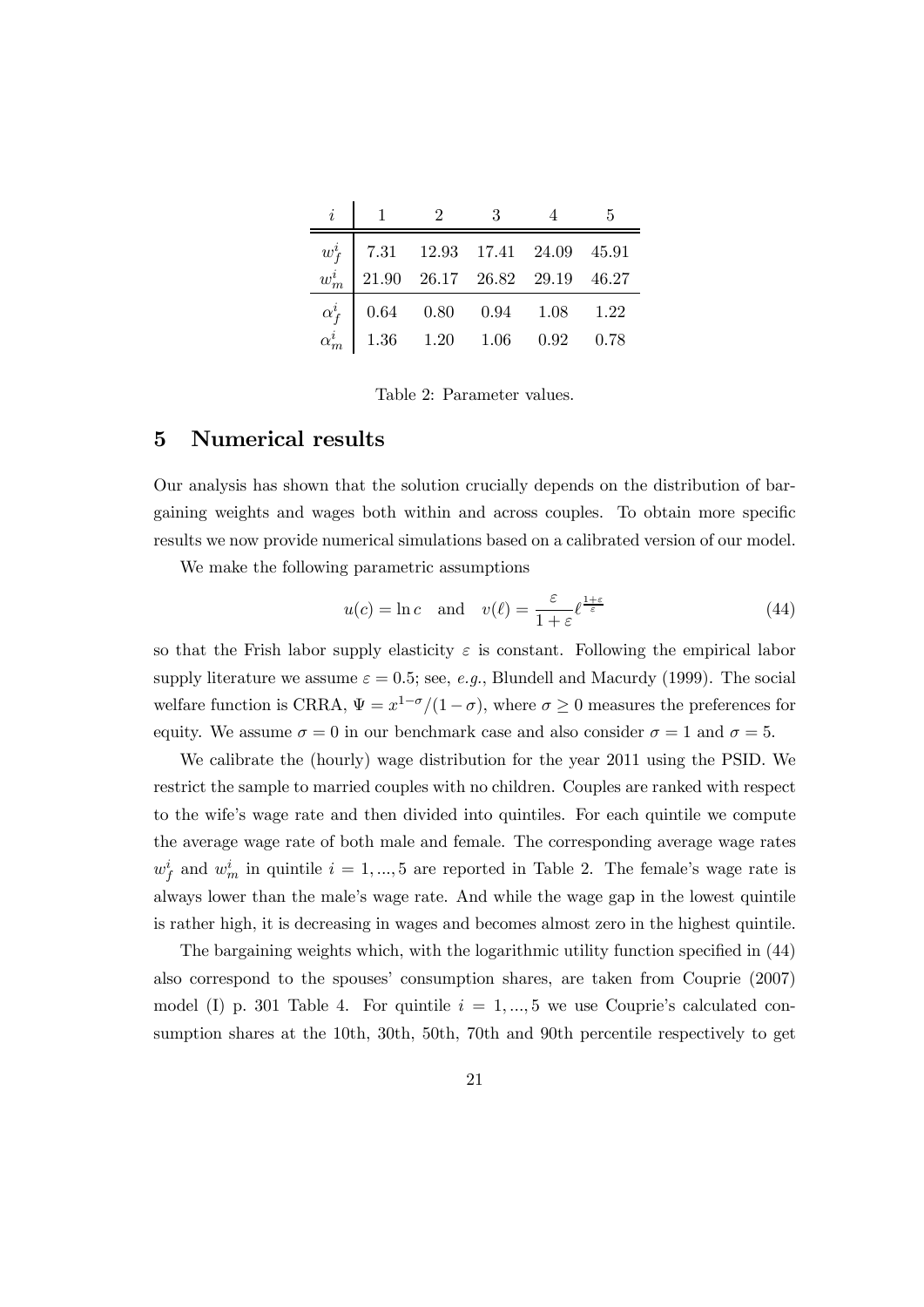|              | $\dot{i}$                           |                                     | $\mathcal{D}$ | 3                             | 5 |                                                                  |
|--------------|-------------------------------------|-------------------------------------|---------------|-------------------------------|---|------------------------------------------------------------------|
| $\sigma = 0$ | $T^{Pi}_{y_f}$                      | 0.36                                |               | $0.20$ $0.06$ $-0.08$ $-0.22$ |   |                                                                  |
|              | $T^{Pi}_{y_m}$                      | $\vert$ -0.36 -0.20 -0.06 0.08 0.22 |               |                               |   |                                                                  |
|              | $T^i_{y_f}$                         | $\mid$ 0.50                         |               | $0.33$ $0.26$ $0.25$ $-0.14$  |   |                                                                  |
|              | $T^i_{y_m}$                         |                                     |               |                               |   | -0.24 -0.13 0.09 0.32 0.16 $W=5.80$ , $\sum_i \pi^i I^i = 50.58$ |
|              | $\bar{T}_{y_f}^i = \bar{T}_{y_m}^i$ |                                     |               |                               |   | 0.07 0.07 0.17 0.29 0.05 $W=5.79$ , $\sum_i \pi^i I^i = 50.06$   |

Table 3: Optimal Tax Rates.

the "average weight" for our quintiles. Since the values for the 30th and 70th percentiles are not reported, we used a simple interpolation. The calculated values are also shown in Table 2. The bargaining power of the female spouse is increasing in her wage rate. While it is lower in the first three quintiles it becomes higher than her husband's bargaining power in the last two quintiles.

As in the theoretical part, we start with the utilitarian case obtained when  $\sigma = 0$ . Table 3 presents the optimal Pigouvian,  $T_{y_j}^{P_i}$ , and marginal,  $T_{y_j}^i$ , income tax rates for both spouses in quintile  $i = 1, ..., 5$ . As shown in Section 3.3.1 the Pigouvian tax rate is positive for the spouse with the lower bargaining weight, and negative for the one with the higher bargaining weight. Since the spouse with the low bargaining weight receives a smaller share of gross income, she works too much (as compared to the equal weight solution) and thus her labor is taxed at the margin. The opposite is true for the highweight spouse. The numerical results merely illustrate these findings. In particular Table 3 shows that the Pigouvian tax of the female spouse switches sign from being positive for the first three quintile to being negative in the last two quintiles. The opposite pattern emerges of course for the male spouse.15

We know from expression (31) that a spouse's marginal income tax rate,  $T_{y_j}^i$ , depends on the relative strength and sign of the incentive term and the Pigouvian term; see Table 1 and the discussion provided there. For  $i = 1, 2$  and 3 case (i) in Table 1 applies since

<sup>&</sup>lt;sup>15</sup>The fact that the Pigouvian taxes are of equal magnitude, *i.e.*,  $\left|\frac{T_{y_f}^i}{T_{y_f}^i}\right| = \left|\frac{T_{y_m}^i}{T_{y_m}^i}\right|$  is due to the lnspecification of utility. More precisely, the Pigouvian tax is given by  $T_{y_j}^{P_i} = 1 - \alpha_j$ .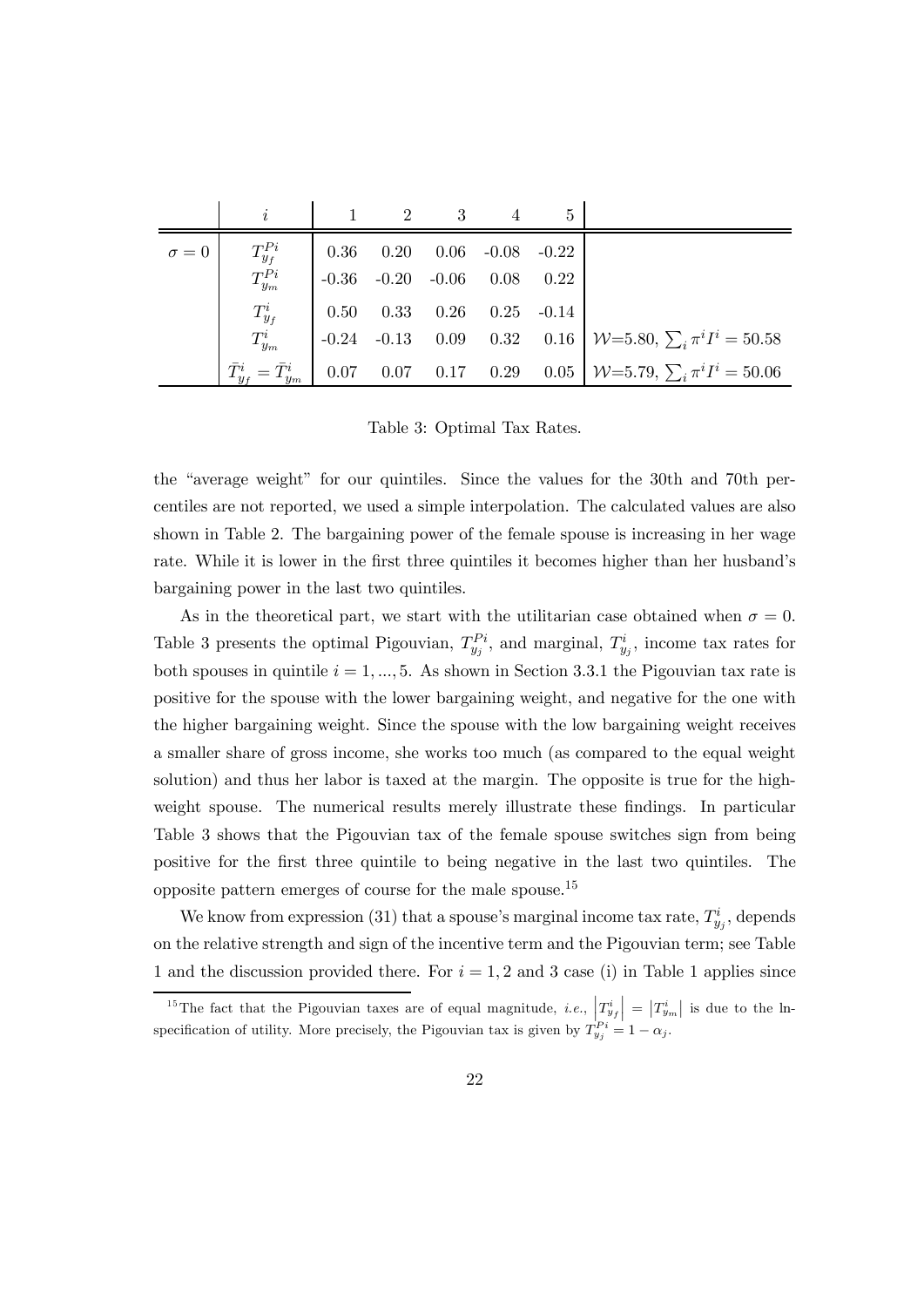the low-weight female spouse of the mimicking couple has a higher bargaining weight than the low-weight female spouse in the mimicked couple.<sup>16</sup> The incentive term of the female spouse reinforces the Pigouvian term if the difference in wages dominates. Our numerical results in Table 3 indicate that this is the case for all  $i \in \{1, 2, 3\}$ . The incentive term for the male spouse, however, always goes against the Pigouvian term. This is revealed by the fact that  $T_{y_m}^i > T_{y_m}^{Pi}$  in the three first quintiles. And while the marginal tax rate  $T_{y_m}^i$  for  $i=1$  and 2 remains negative it becomes positive for  $i=3$ ; in that case the incentive term not only opposes but actually outweighs the Pigouvian term.

For couples of type  $i = 4$  case (ii) in Table 1 applies. Now the low-weight spouse is male, and his weight is lower in the mimicking than in the mimicked couple. In this case the theory tells us that the marginal tax rate of the low-weight spouse is always positive while its sign is ambiguous for the high-weight spouse. Table 3 shows that with our calibration the high-weight female spouse faces a positive marginal tax rate, that is, the incentive term offsets the Pigouvian term. Finally,  $i = 5$  is special in the sense that it represents the top couple, for which the incentive term is zero. Consequently, the sign of the marginal tax rate is that of the Pigouvian rate. However, we also know from Section 3.3.2 that the absolute value of the marginal tax rate is always smaller than that of the Pigouvian tax rate. The numerical results for  $i = 5$  simply illustrate this result.

The numerical simulations also allow us to compare our optimal income tax system with that obtained under joint income taxation, that is when a couple's tax solely depends on the couple's total income.<sup>17</sup> Let  $\bar{T}(y_f^i + y_m^i)$  denote the *optimal* joint income tax schedule. By definition the two spouses in any given couple then face the same marginal income tax rates,  $\bar{T}_{y_f}^i = \bar{T}_{y_m}^i$ .<sup>18</sup> The marginal tax rates under joint taxation

 $16$ Our simulation results confirm that incentive constraints are only binding from high-wage to lowwage couples.

 $17$  Joint taxation continues to be used in many countries including the Netherlands and Germany; income splitting notwithstanding, couples tax liability depend on their total income.

 $18$ To determine this solution we solve the same problem as before (maximizing welfare subject to resource and incentive constraints) with the additional constraint that  $MRS<sub>Iy<sub>f</sub></sub><sup>i</sup> = MRS<sub>Iy<sub>m</sub></sub><sup>i</sup> \forall i$ . This constraint ensures that the solution can be implemented by a joint income tax schedule.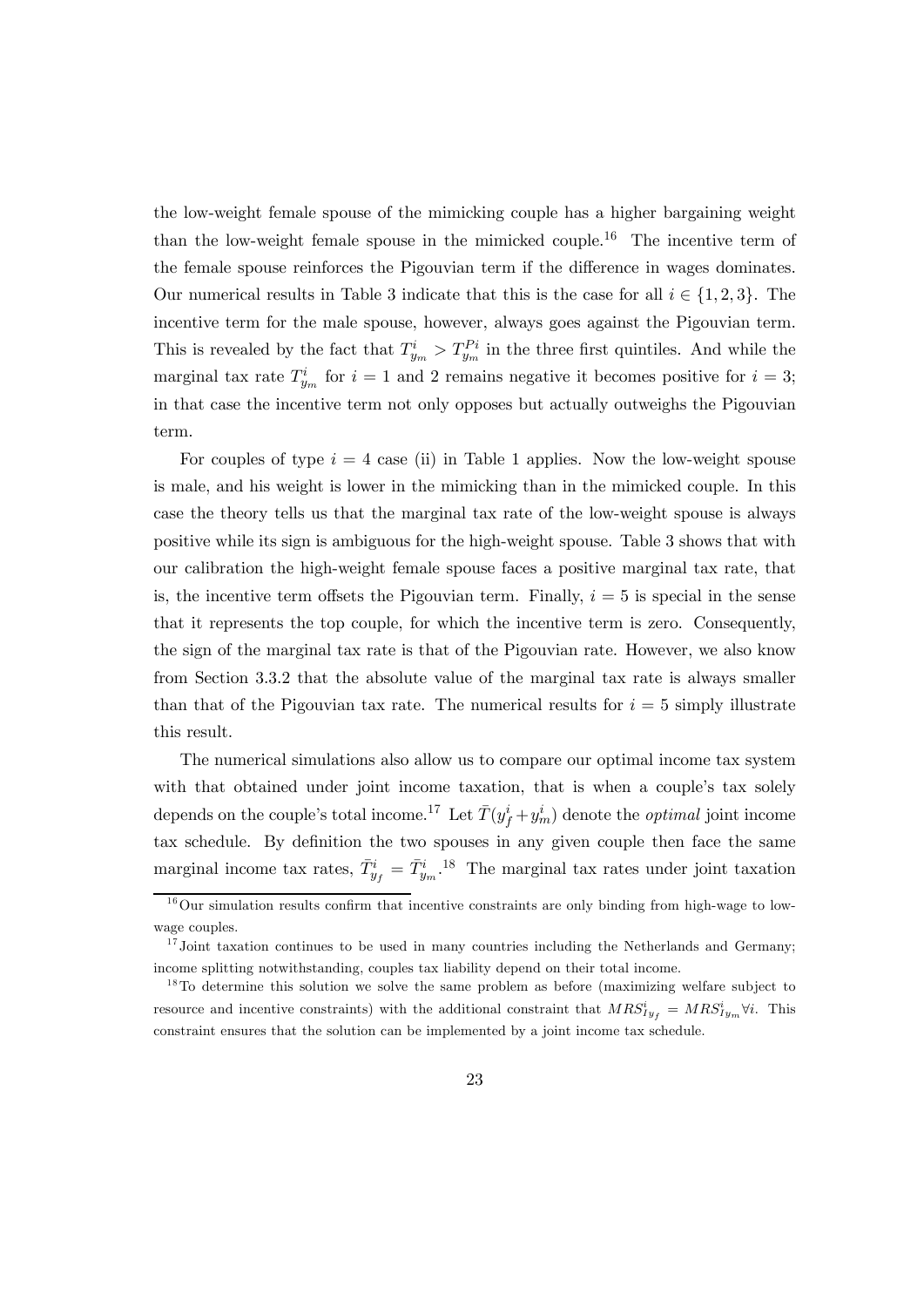|              | $\dot{i}$                           | $\mathbf{1}$ | $\overline{2}$   | $\overline{\phantom{a}3}$ | $\overline{4}$                | $\overline{5}$ |                                                 |
|--------------|-------------------------------------|--------------|------------------|---------------------------|-------------------------------|----------------|-------------------------------------------------|
| $\sigma=1$   | $T^{Pi}_{y_f}$                      | 0.41         | 0.22             | 0.05                      |                               | $-0.12 - 0.33$ |                                                 |
|              | ${\cal T}^{Pi}_{ym}$                | $-0.47$      |                  | $-0.23 - 0.05$            | 0.11                          | 0.28           |                                                 |
|              | $T^i_{y_f}$                         | 0.56         | 0.37             | 0.29                      | 0.26                          | $-0.18$        |                                                 |
|              | $T_{y_m}^i$                         |              |                  |                           | $-0.34$ $-0.14$ $0.13$ $0.36$ | 0.20           | $W=2.12, \sum_i \pi^i I^i = 50.40$              |
|              | $\bar{T}_{y_f}^i = \bar{T}_{y_m}^i$ |              | $0.08$ 0.09 0.19 |                           | 0.32                          | 0.07           | $W=2.12, \sum_i \pi^i I^i = 59.67$              |
| $\sigma = 5$ | $T^{Pi}_{y_f}$                      | 0.48         | 0.26             | 0.03                      | $-0.29$                       | $-0.77$        |                                                 |
|              | $T^{Pi}_{y_m}$                      | $-0.79$      | $-0.31$          | $-0.03$                   | 0.21                          | 0.41           |                                                 |
|              | $T^i_{y_f}$                         | 0.69         | 0.47             | 0.38                      | 0.33                          | $-0.27$        |                                                 |
|              | $T_{y_m}^i$                         | $-0.69$      | $-0.13$ 0.22     |                           | 0.46                          |                | 0.25   $W = 0.007$ , $\sum_i \pi^i I^i = 49.93$ |
|              | $\bar{T}_{y_f}^i = \bar{T}_{y_m}^i$ | 0.12         | 0.17             | 0.29                      | 0.38                          |                | 0.10   $W = 0.008$ , $\sum_i \pi^i I^i = 48.65$ |

Table 4: Optimal Tax Rates: Concave Transformation of Spouses' Utilities.

are reported in the last line of Table 3. Not surprisingly the joint marginal income tax rate is always between the individual (unrestricted) levels, *i.e.*,  $\min \left\{ T_{y_f}^i, T_{y_m}^i \right\}$  $\Big\} < \bar{T}_{y_f}^i =$  $\bar{T}_{y_m}^i < \max\left\{T_{y_f}^i,T_{y_m}^i\right\}$  $\}$ . The last column of the table also reports the welfare difference between the two solutions. It shows that when the optimal tax is replaced by a joint tax, the loss in (utilitarian) welfare is 0.0189. To express this in monetary terms we have also calculated the compensating transfer  $\tau^0 = 0.4267$ , that could be given to each couple to bring back welfare to the optimal level. This number, represents a monetary estimation of welfare cost incurred if a joint tax schedule is used rather than our optimal policy. It is less spectacular than the pattern of marginal tax rates might suggest. Indeed, this pattern is far from uniform within couples. Still, it is not negligible since it is slightly less than 1% of total output,  $\sum_i \pi^i I^{i.19}$ 

Table 7 reports the results with more egalitarian social welfare functions as considered in Section 4. Recall that the utilitarian case was obtained by setting  $\sigma = 0$ .

 $19$ So in the US case used for our calbirations we are talking about a welfare loss of about 1\% of 16.8 trillion USD.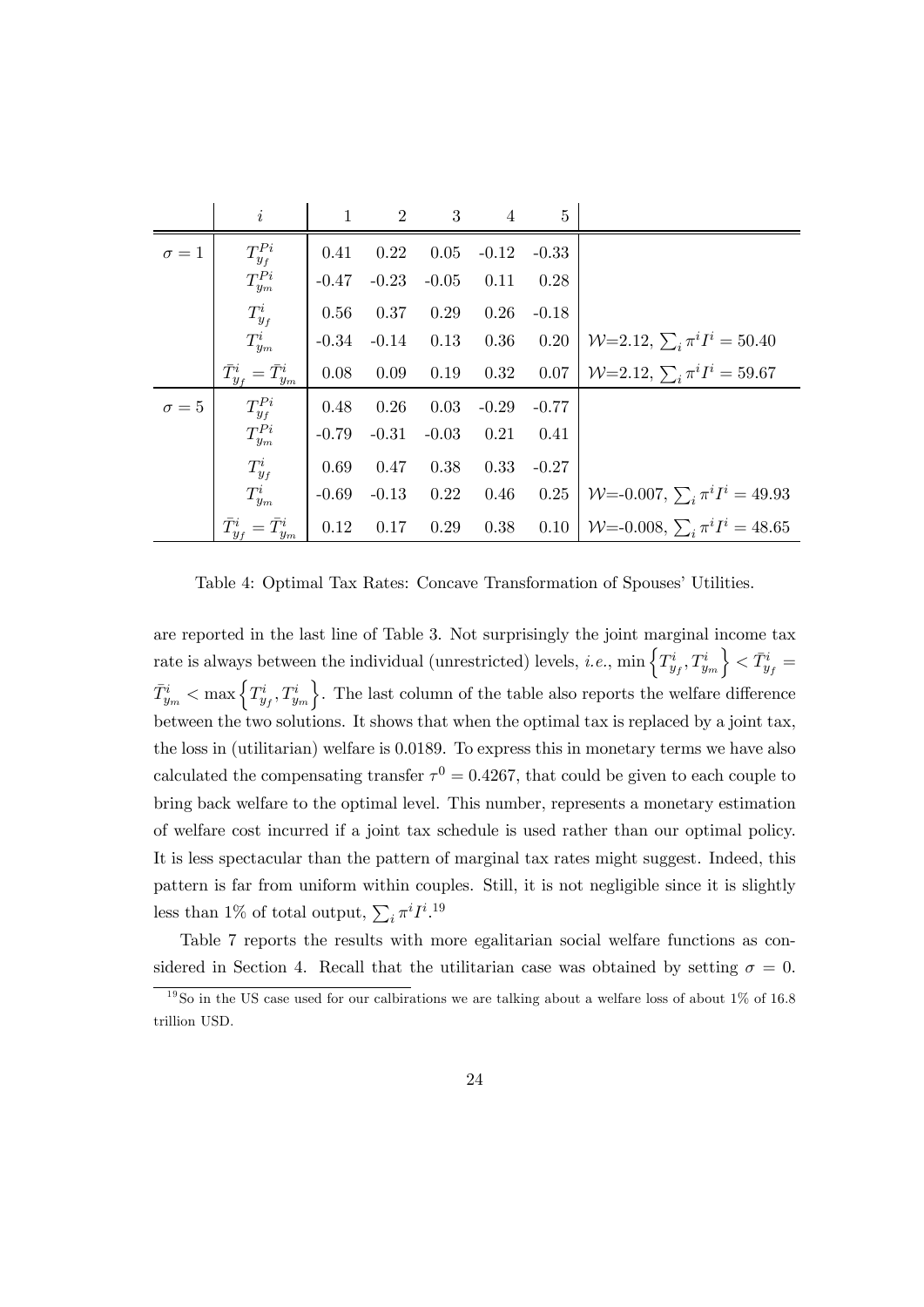We now consider two alternative levels, namely  $\sigma = 1$  and  $\sigma = 5$  which imply higher degrees of concavity. The striking feature is that while the actual numbers differ from the utilitarian case, the overall pattern of marginal tax rates is remarkably unaffected. The only changes that appear significant concern the Pigouvian tax rates of the low income couples. Specifically, the male spouse now receives a larger (Pigouvian) subsidy, particularly in the case where  $\sigma = 5$ . However, this has little impact on the overall marginal tax rates. This suggests that as the degree of concavity increases the incentive term becomes relatively more important than the Pigouvian term, at least for the male spouse in the low-wage couple. This property obviously depends on the considered calibrations. It can be understood by comparing equations (31) and (43). As discussed in Section 4 the two expressions differ in that the Pigouvian term is premultiplied by  $\Psi'_{im}/\alpha_m^i$  rather than by  $1/\alpha_m^i$ . Now, the Pigouvian term already depends on  $\Psi'_{im}/\alpha_m^i$ and the very fact that the Pigouvian subsidy of the male spouse becomes so large shows that the private bargaining weight of the male spouse is "much" larger than his social weight (*i.e.*,  $\Psi'_{im}/\alpha_m^i$  is very small). In other words, while the Pigouvian subsidy increase the premultiplying term decreases. As our results show these two effects pretty much cancel out when it comes to the determination of this spouse's marginal tax rate.

The last column again compares welfare between the unrestricted optimal solution and the joint taxation solution. Clearly, welfare changes cannot be compared across the  $\sigma$ 's. Consequently, we have also calculated the compensating transfers  $\tau$ , which are now given by  $\tau^1 = 0.6933$  and  $\tau^5 = 1.860$ . In other words, the monetary valuation of the welfare loss implied by using joint taxation rises as inequality aversion increases. Not surprisingly, the value of an additional redistributive instrument is enhanced when the redistributive concern increases.

So far, we have only reported the marginal tax rates that implement our solutions. This illustrates the solution for the variable on which our analytical part has concentrated. To provide a more complete picture of the underlying solution, we present a full characterization of the underlying allocations in Appendix C. We start with the laissez-faire and the solution with observable (wages) and then report the second-best allocation for  $\sigma = 0$  (the utilitarian case) as well as for  $\sigma = 1$  and  $\sigma = 5$ . These solutions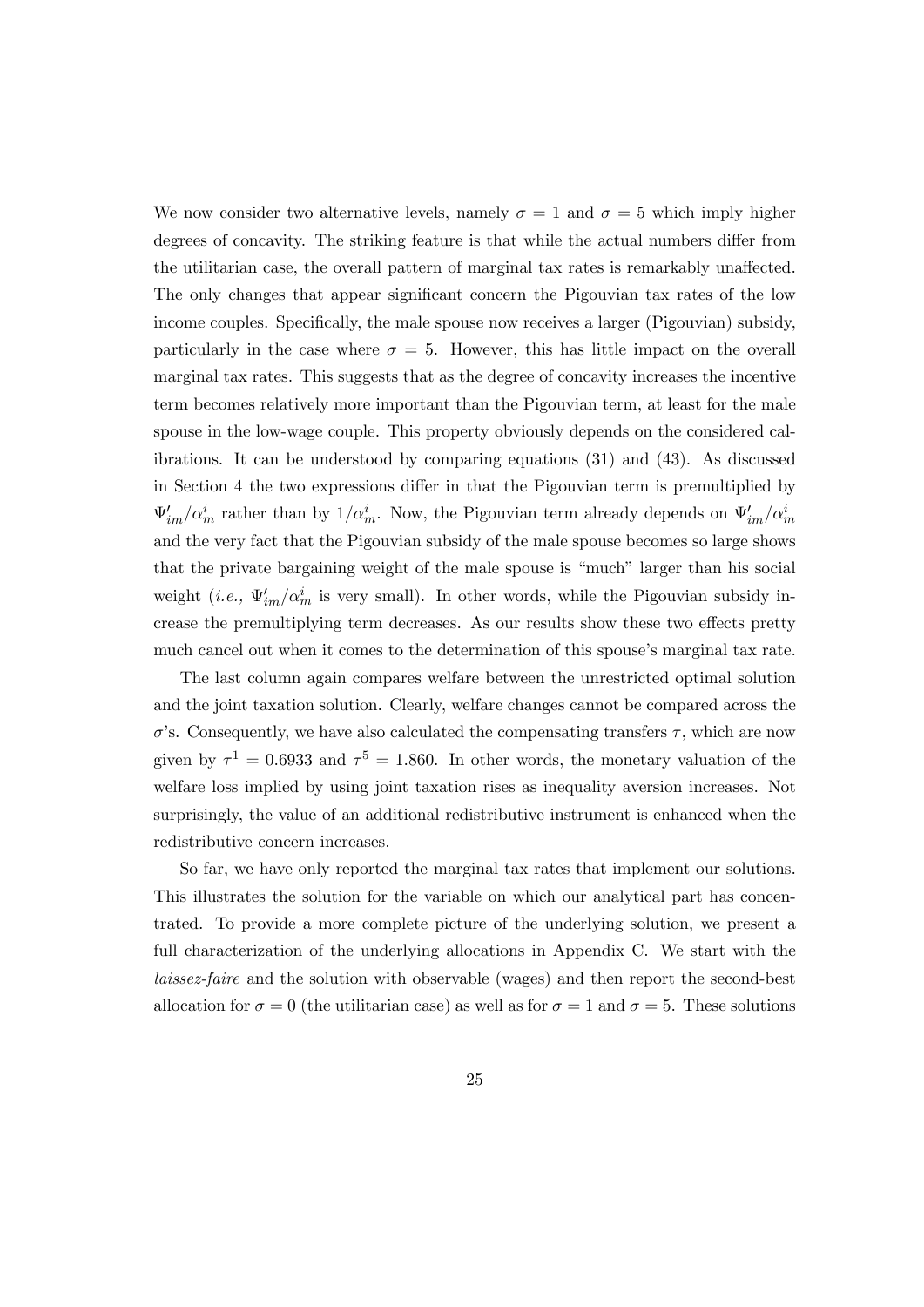present a few interesting features which are worth pointing out.

First, the pattern of redistribution which emerges is always the same: the high-wage couples pay taxes which finance transfers to all other types of couples. This appears to be rather extreme, but it is simply due to the fact that we consider a purely redistributive tax. It is plain that with a positive revenue requirement, more types of couples (and possibly all) would face a positive tax bill.

As usual in Mirrleesian optimal tax models, the extent of redistribution between couples is limited by the incentive constraints and it depends on the social welfare function. In particular, transfers between couples are larger when types are observable than in any of the second-best allocations. Not surprisingly, the second best transfers also increase with the value of  $\sigma$ ; recall that a larger value corresponds to a more egalitarian welfare function. More interestingly, the results also illustrate the "conflict" that may arise between inter-couple and intra-couple redistribution. Concerning the latter, the income tax is of limited effectiveness. While it may "correct" labor supply through the Pigouvian part of the marginal tax rates, it has no leverage on the allocation of consumption between spouses. This is most striking in Tables 6 where the consumption of the male spouses in couple 3, 4 and 5 is effectively lower than that of their counterpart in couple 1. The same is true for couples 3 and 4 in all the considered second-best allocations. If spouses' consumption levels were observable, the utilitarian solution would imply equal consumption within and across couples. In our setting, however, the transfer to the low-wage couples benefits mostly the male spouse, so much that he will have a much larger consumption than the high-wage male spouse (who has both a lower weight and is taxed more heavily on his larger pre-tax income).

#### 6 Concluding comments

This paper has studied the design of couples' income taxation in a household bargaining setting. A couple's consumption levels and labor supplies are chosen to maximize a weighted sum of spouses' utilities. The weights represent the spouses' respective bargaining powers. The main lesson that emerges from our paper is that the traditional Boskin and Sheshinski (1983) result calling for a lower marginal tax on the female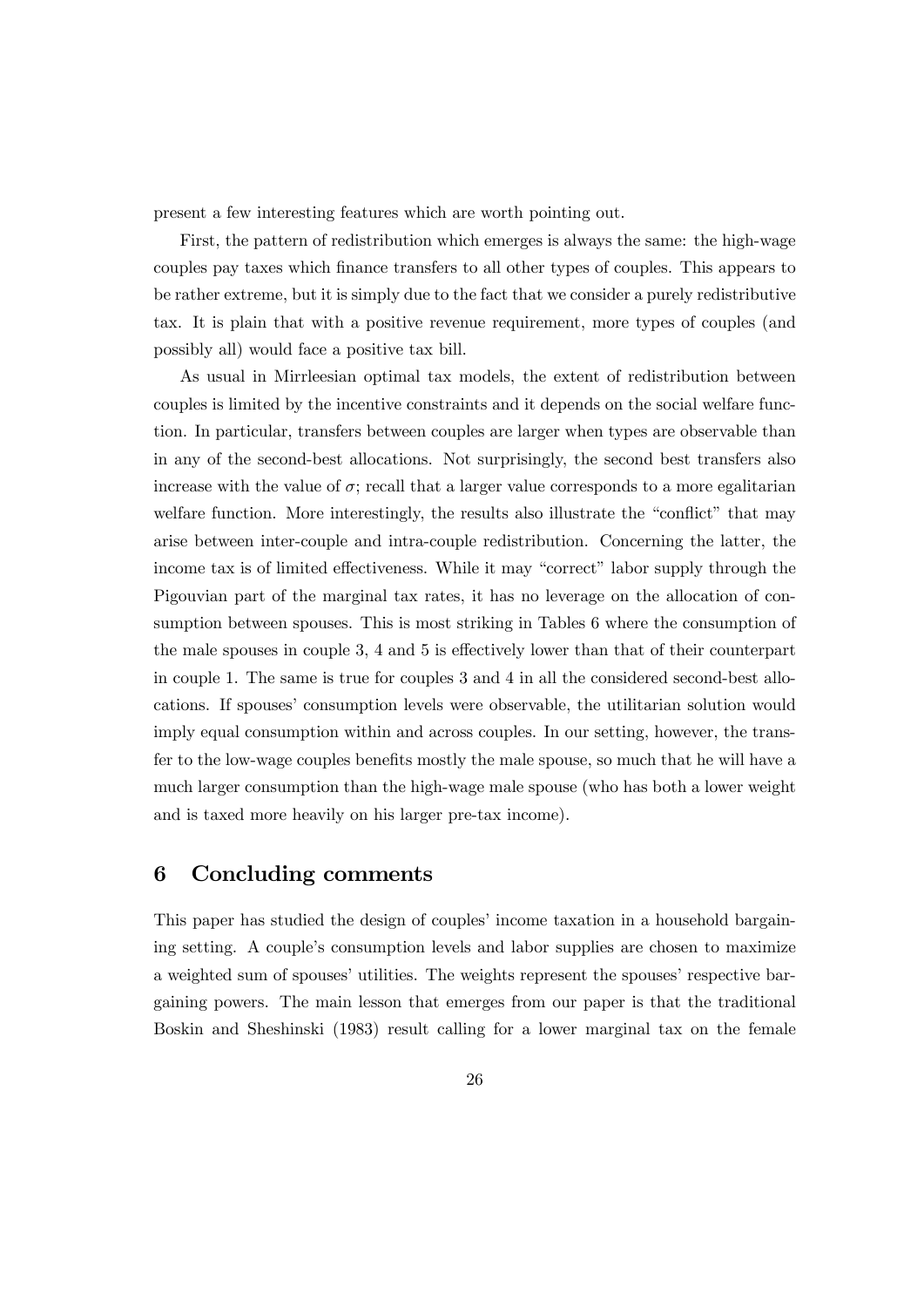spouse appears to be seriously challenged by the departure from a unitary couple model towards a bargaining setting. While the results are often ambiguous, it is clear that it takes rather rigorous conditions to obtain a lower marginal tax rate for the female spouse. Numerical simulations based on a calibrated specification confirm that the marginal tax rate of the male spouse in some couples may effectively be negative while that of the female spouse is positive. The traditional results are typically driven by differences in labor supply elasticity which are neglected in our setting; spouses have the same individual preferences, including disutility of labor. Differences in labor supply elasticities can be expected to mitigate our results. However, since our results are rather spectacular, with spouses' marginal tax rates differing in their sign, it is not clear that the elasticity effect could reverse them. At the very least this would require rather significant differences in the gender specific labor supply elasticities.

## Appendix

# **A** Derivation of  $MRS_{Iy_j}^i$

Dividing each term in equations (20) and (21) by  $\alpha_j^i u'(c_j^i(I^i))$ , using the couple's FOC for the optimal distribution of consumption (4) and rearranging, we have

$$
\frac{\mu \pi^i}{\alpha_j^i u'(c_j^i(I^i))} = \pi^i \sum_{g=f,m} \frac{\hat{u}_g^{i'}(I^i)}{\alpha_j^i u'(c_j^i(I^i))} + \sum_{k=1, k \neq i}^n \lambda_{ik} - \sum_{k=1, k \neq i}^n \lambda_{ki} \frac{\alpha_j^k u'(c_j^k(I^i))}{\alpha_j^i u'(c_j^i(I^i))},
$$
\n(A1)\n
$$
\frac{\mu \pi^i}{\alpha_j^i u'(c_j^i(I^i))} = \frac{\pi^i}{\alpha_j^i} \frac{1}{w_j^i} \frac{v'(l^i_j)}{u'(c_j^i(I^i))} + \sum_{k=1, k \neq i}^n \lambda_{ik} \frac{1}{w_j^i} \frac{v'(l^i_j)}{u'(c_j^i(I^i))} - \sum_{k=1, k \neq i}^n \lambda_{ki} \frac{\alpha_j^k}{\alpha_j^i} \frac{1}{w_j^k} \frac{v'(l^k_i)}{u'(c_j^i(I^i))}.
$$
\n(A2)

With the definition of the marginal rate of substitution (equation 15)

$$
MRS_{I^i y_j^i} = \frac{1}{w_j^i} \frac{v' \left( \ell_j^i \right)}{u' \left( c_j^i(I^i) \right)},
$$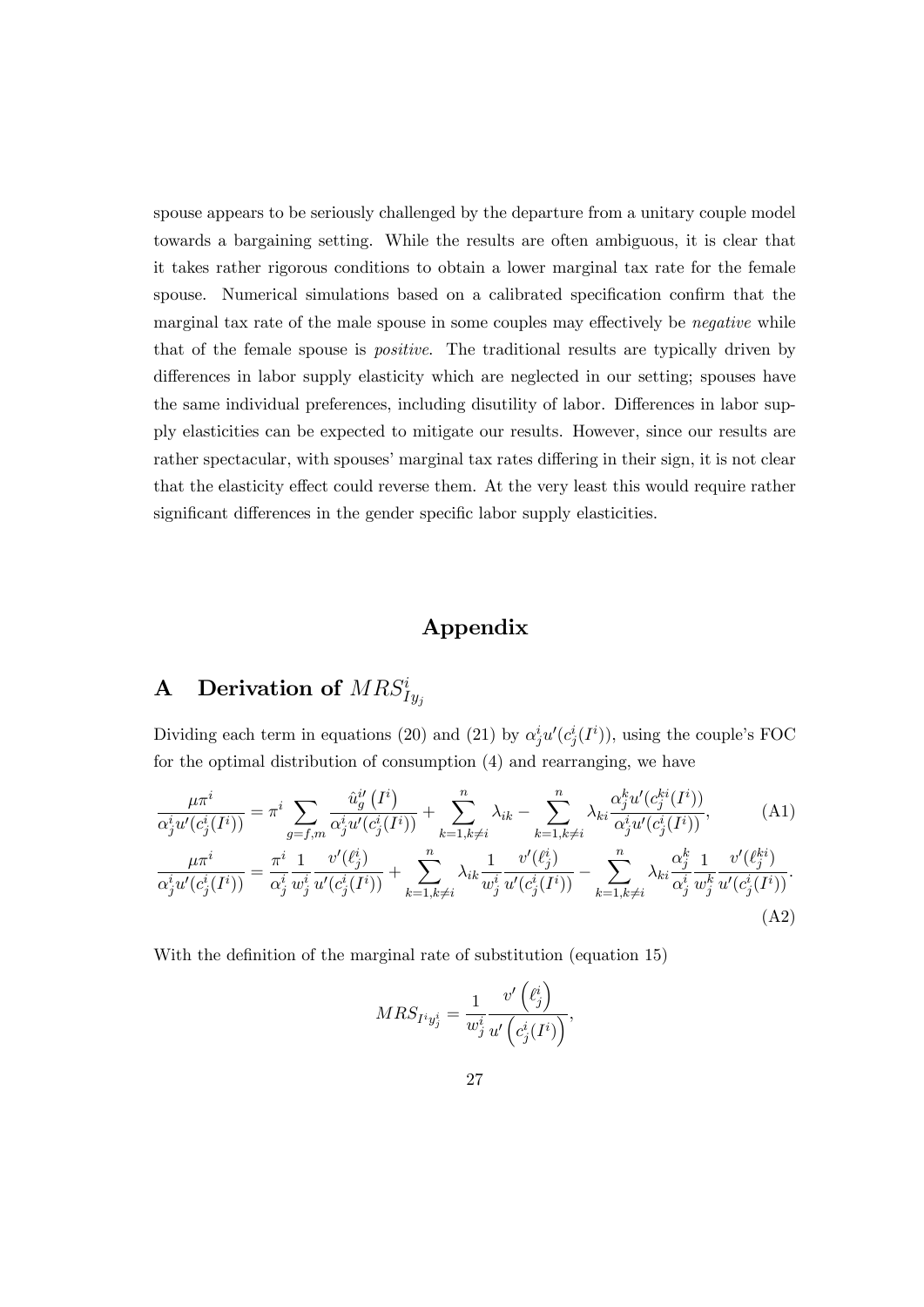we can rewrite equation (A2) as

$$
\frac{\mu \pi^i}{\alpha_j^i u'(c_j^i(I^i))} = MRS_{Iy_j}^i \left[ \frac{\pi^i}{\alpha_j^i} + \sum_{k=1, k \neq i}^n \lambda_{ik} - \sum_{k=1, k \neq i}^n \lambda_{ki} \frac{\alpha_j^k}{\alpha_j^i} \frac{u'(c_j^{ki}(I^i))}{u'(c_j^i(I^i))} \frac{MRS_{Iy_j}^{ki}}{MRS_{Iy_j}^i} \right].
$$
 (A3)

Equalizing equations (A1) and (A3) and solving for  $MRS^{i}_{I^{i}y^{i}_{j}}$ , we get

$$
MRS_{Iy_j}^i = \frac{\frac{\pi^i}{\alpha_j^i} \sum_{g=f,m} \frac{\hat{u}_g^i(I^i)}{u'(c_j^i(I^i))} + \sum_{k=1, k \neq i}^n \lambda_{ik} - \sum_{k=1, k \neq i}^n \lambda_{ki} \frac{\alpha_j^k}{\alpha_j^i} \frac{u'(c_j^{k}(I^i))}{u'(c_j^i(I^i))}}{\frac{\pi^i}{\alpha_j^i} + \sum_{k=1, k \neq i}^n \lambda_{ik} - \sum_{k=1, k \neq i}^n \lambda_{ki} \frac{\alpha_j^k}{\alpha_j^i} \frac{u'(c_j^{k}(I^i))}{u'(c_j^i(I^i))} \frac{MRS_{Iy_j}^{ki}}{MRS_{Iy_j}^i}}
$$

which can be rewritten as

$$
MRS_{Iy_j}^i = \frac{\frac{\pi^i}{\alpha_j^i} \sum_{g=f,m} \frac{u'(c_g^i(I^i))}{u'(c_g^i(I^i))} \frac{\partial c_g^i(I^i)}{\partial I^i} + \sum_{k=1,k\neq i}^n \lambda_{ik} - \sum_{k=1,k\neq i}^n \lambda_{ki} \frac{\alpha_j^k}{\alpha_j^i} \frac{u'(c_g^{ki}(I^i))}{u'(c_g^i(I^i))}}{\frac{\pi^i}{\alpha_j^i} + \sum_{k=1,k\neq i}^n \lambda_{ik} - \sum_{k=1,k\neq i}^n \lambda_{ki} \frac{\alpha_j^k}{\alpha_j^i} \frac{u'(c_g^{ki}(I^i))}{u'(c_g^i(I^i))} \frac{MRS_{Iy_j}^{ki}}{MRS_{Iy_j}^{i}} }.
$$

# B FOCs for concave transformation of spouses' utilities

The first-order conditions with respect to  $I^i$ ,  $y_j^i$  are given by

$$
\frac{\partial \mathcal{L}^2}{\partial I^i} = \pi^i \sum_{j=f,m} \Psi'_{ij} \hat{u}^{ij}_j (I^i)
$$
  
+ 
$$
\sum_{k=1, k \neq i}^n \lambda_{ik} \sum_{g=f,m} \alpha^i_g \hat{u}^{ij}_g (I^i) - \sum_{k=1, k \neq i}^n \lambda_{ki} \sum_{g=f,m} \alpha^k_g \hat{u}^{kj}_g (I^i) - \mu \pi^i = 0,
$$
 (A4)  

$$
\frac{\partial \mathcal{L}^2}{\partial y^i_j} = -\pi^i \Psi'_{ij} \frac{1}{w^i_j} v' (\ell^i_j) - \sum_{k=1, k \neq i}^n \lambda_{ik} \alpha^i_j \frac{1}{w^i_j} v' (\ell^i_j) + \sum_{k=1, k \neq i}^n \lambda_{ki} \alpha^k_j \frac{1}{w^k_j} v' (\ell^{ki}_j) + \mu \pi^i = 0.
$$
 (A5)

# C Optimal allocations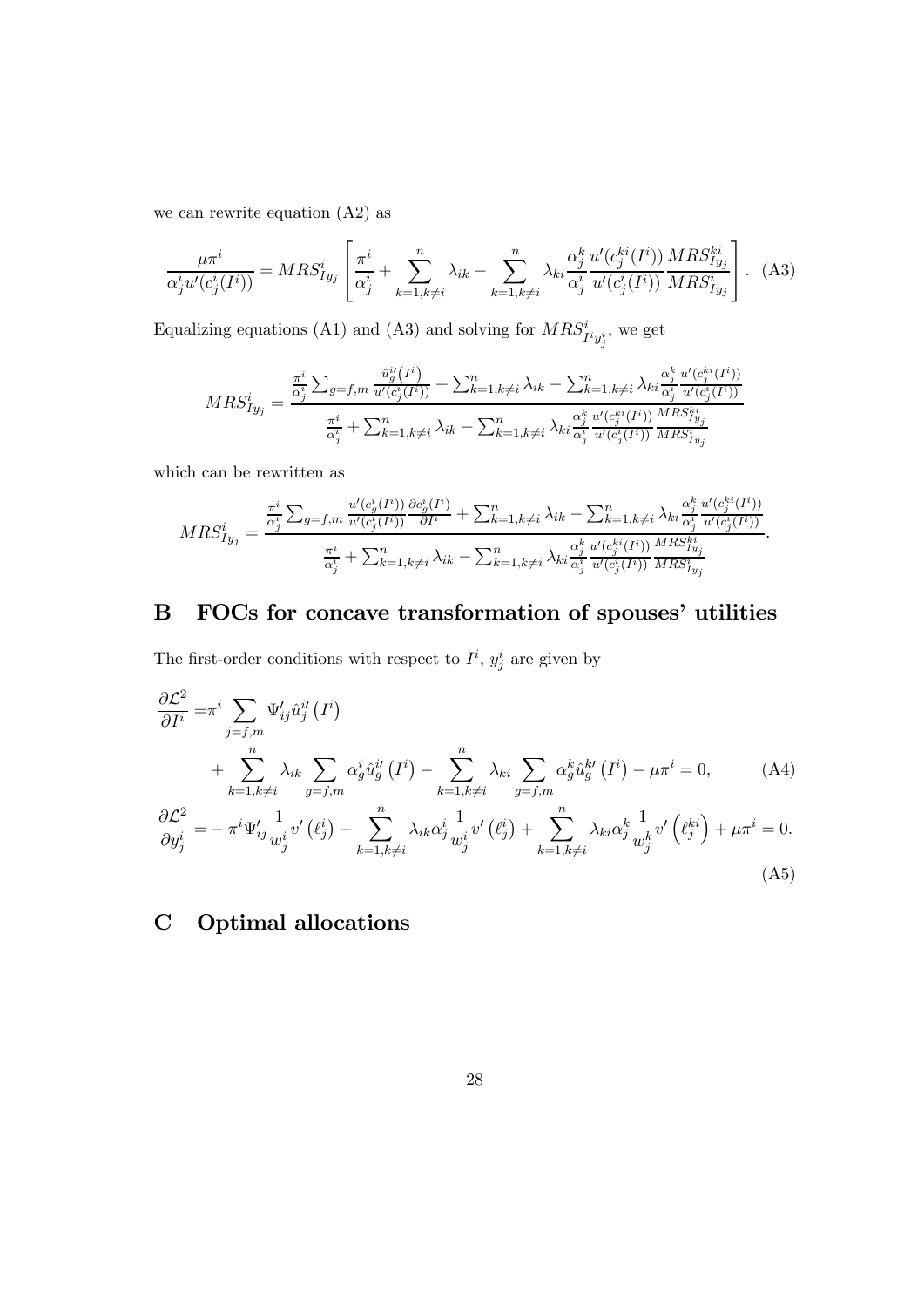| $\dot{i}$                                    | $\mathbf{1}$ | $\overline{2}$ | 3                                  | 4             | 5     |
|----------------------------------------------|--------------|----------------|------------------------------------|---------------|-------|
| $U_f^i$                                      | 2.01         |                | 2.51 2.79 3.11                     |               | 3.80  |
| $U_m^i$                                      |              |                | 2.61 2.77 2.76 2.78 2.12           |               |       |
| $\begin{array}{c} c_f^i\\ c_m^i \end{array}$ | 9.40         |                | 15.72 20.91 28.99                  |               | 56.96 |
|                                              |              |                | 19.98 23.58 23.58 24.70            |               | 36.42 |
| $\ell_f^i$                                   | 0.88         | 0.91           |                                    | $0.91$ $0.91$ | 0.90  |
| $\ell^i_m$                                   |              |                | $1.05$ $1.05$ $1.07$ $1.09$ $1.13$ |               |       |
| $W^i$                                        | 4.84         |                | $5.33$ $5.54$ $5.92$ $7.07$        |               |       |
| $y_f^i + y_m^i = I^i$                        |              |                | 29.38 39.30 44.49 53.69            |               | 93.37 |
|                                              |              |                |                                    |               |       |

Table 5: Laissez-faire allocation.

|              | $\dot{i}$                                    | $\mathbf{1}$ | $\overline{2}$                           | 3     | $\overline{4}$ | 5                    |
|--------------|----------------------------------------------|--------------|------------------------------------------|-------|----------------|----------------------|
| $\sigma = 0$ | $U_f^i$                                      |              | 2.81 2.97                                | 3.07  | 3.10           | 2.77                 |
|              | $\mathcal{U}_m^i$                            |              | $3.37 \qquad 3.17 \qquad 3.03$           |       |                | 2.85 2.31            |
|              | $\begin{array}{c} c^i_f\\ c^i_m \end{array}$ |              | 17.39 21.73                              |       | 25.54 29.34    | 33.14                |
|              |                                              |              | 36.95 32.60                              | 28.80 | 24.99          | 21.19                |
|              | $\ell_f^i$                                   |              | $0.52$ $0.69$ $0.80$                     |       |                | $0.94$ 1.30          |
|              | $\ell^i_m$                                   | 0.90         | 0.98                                     |       |                | $0.99$ $1.04$ $1.31$ |
|              | $W^i$                                        |              | 6.38 6.18 6.10 5.97 5.18                 |       |                |                      |
|              | $I^i$                                        |              | 54.33 54.33 54.33                        |       | 54.33          | 54.33                |
|              | $y_f^i + y_m^i$                              |              | $23.46$ $34.61$ $40.58$ $52.94$ $120.07$ |       |                |                      |
|              | $T(y_f^i, y_m^i)$ -30.87 -19.72 -13.75 -1.39 |              |                                          |       |                | 65.74                |

Table 6: Optimal allocation when types are observable and  $\sigma = 0$ .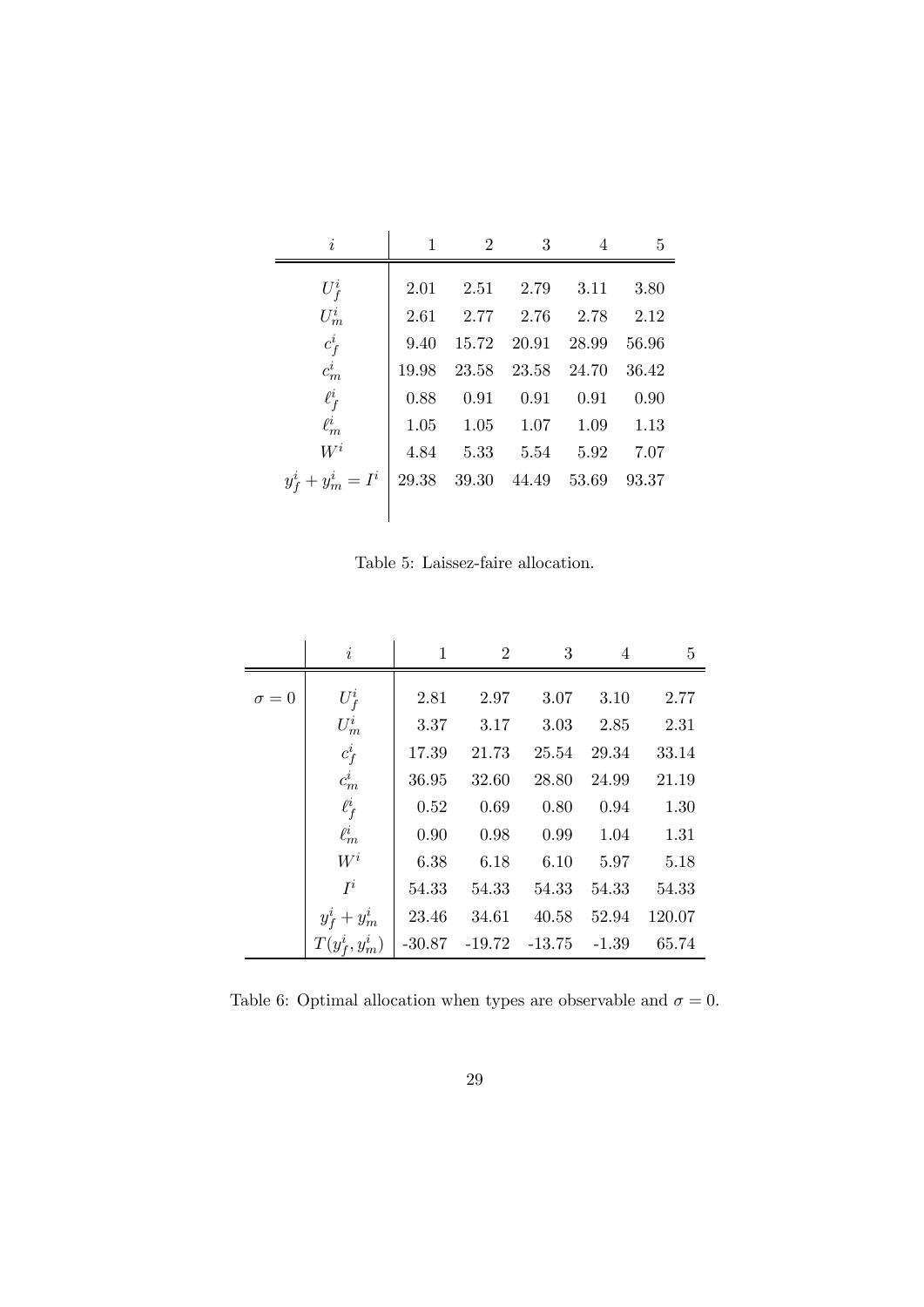|              | $\dot{i}$                                                                  | $1 \qquad \qquad$ | $2 \qquad 3 \qquad 4$ |                             | 5                                  |
|--------------|----------------------------------------------------------------------------|-------------------|-----------------------|-----------------------------|------------------------------------|
| $\sigma = 0$ | $U_f^i$                                                                    |                   |                       | $2.45$ $2.77$ $2.92$ $3.10$ | 3.40                               |
|              | $U_m^i$                                                                    |                   |                       |                             | 2.90 2.89 2.86 2.86 2.86           |
|              | $\frac{c_f^i}{c_m^i}$                                                      |                   |                       |                             | 12.25 17.78 21.63 26.78 45.50      |
|              |                                                                            |                   |                       |                             | 26.02 26.67 24.39 22.81 29.09      |
|              | $\ell_f^i$                                                                 |                   |                       |                             | $0.55$ $0.70$ $0.77$ $0.82$ $1.07$ |
|              | $\ell_m^i$                                                                 |                   |                       |                             | $1.02$ $1.05$ $1.00$ $0.93$ $1.16$ |
|              | ${\cal W}^i$                                                               |                   |                       |                             | 5.52 5.69 5.78 5.98 6.38           |
|              | $I^i$                                                                      |                   |                       |                             | 38.27 44.44 46.01 49.59 74.60      |
|              | $y_f^i + y_m^i \ \big  \ \ 26.39 \ \ 36.57 \ \ 40.23 \ \ 47.05 \ \ 102.69$ |                   |                       |                             |                                    |
|              | $T(y_f^i, y_m^i)$ -11.85 -7.87 -5.78 -2.54 28.09                           |                   |                       |                             |                                    |

Table 7: Optimal allocation for  $\sigma = 0$ .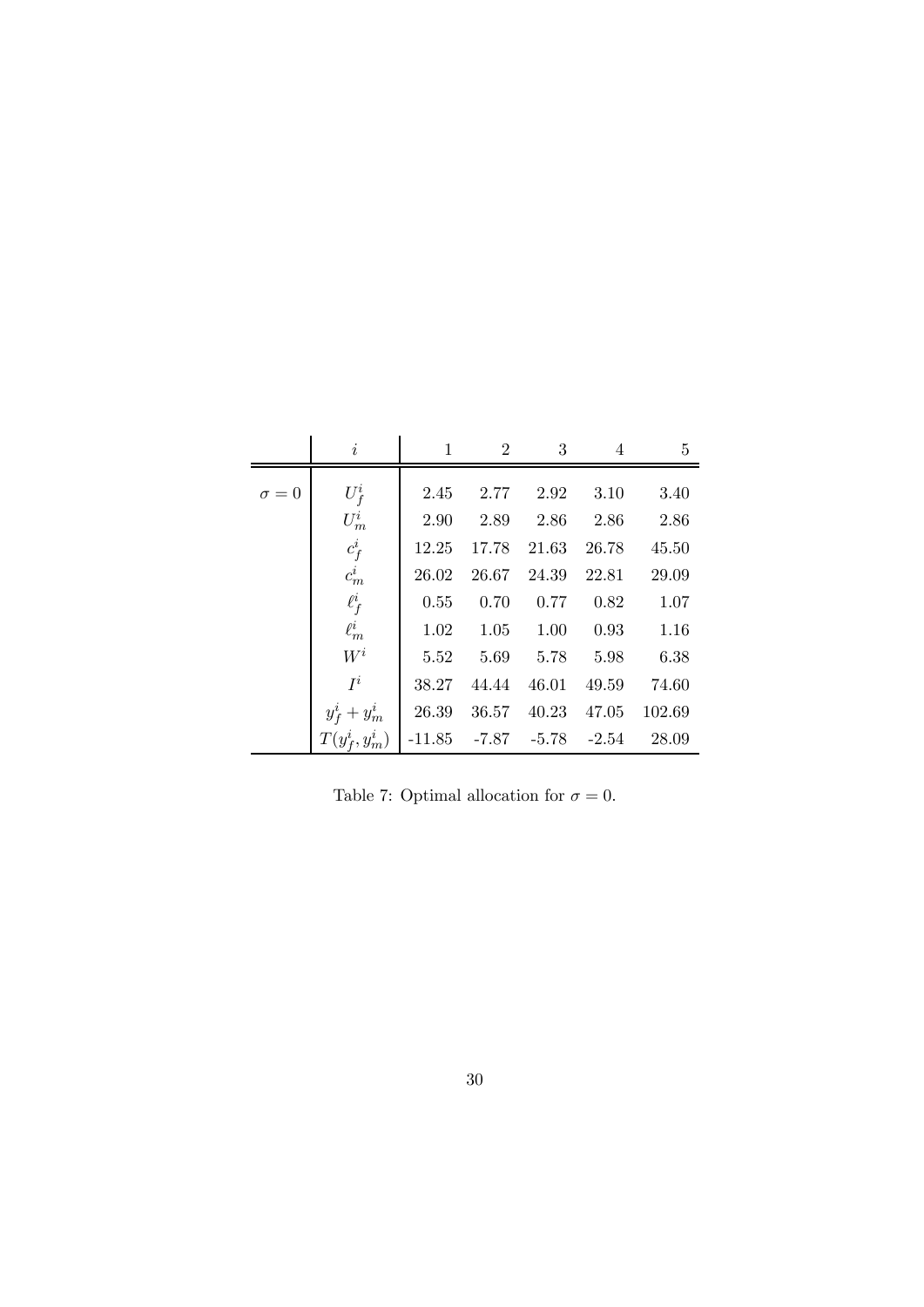|              | $\it i$            | $\mathbf{1}$ | $\overline{2}$           | $\sqrt{3}$     | $\overline{4}$     | $\bf 5$   |
|--------------|--------------------|--------------|--------------------------|----------------|--------------------|-----------|
| $\sigma = 1$ | $U_f^i$            | $2.47\,$     | $2.77\,$                 | $2.92\,$       | $3.09\,$           | 3.37      |
|              | $U_m^i$            | 2.88         | 2.89 2.87                |                | 2.86               | 2.88      |
|              | $c_f^i$            |              | 12.42 17.79              | 21.43          | 26.42              | 45.26     |
|              | $c_m^i$            | 26.39        | 26.68                    | 24.16          | $22.50\,$          | 28.94     |
|              | $\ell_f^i$         | $0.52\,$     | 0.70                     | 0.75           | 0.83               | 1.09      |
|              | $\ell^i_m$         | 1.04         | 1.04                     | 1.01           | 0.92               | 1.15      |
|              | ${\cal W}^i$       | $5.50\,$     |                          | 5.69 5.78 5.97 |                    | 6.36      |
|              | $I^i$              |              | 38.80 44.47              |                | 45.59 48.92 74.19  |           |
|              | $y_f^i + y_m^i$    |              | 26.82 36.40              |                | 39.69 46.28 102.79 |           |
|              | $T(y_f^i, y_m^i)$  |              | $-11.98$ $-8.07$ $-5.90$ |                | $-2.64$            | 28.60     |
|              | $\Psi_f^{i\prime}$ | 0.40         | 0.36                     | 0.34           | 0.32               | 0.30      |
|              | $\Psi_m^{i\prime}$ | $0.35\,$     | $0.35\,$                 | 0.35           | $0.35\,$           | 0.35      |
| $\sigma = 5$ | $U_f^i$            | 2.54         | 2.79                     | $2.91\,$       | $3.07\,$           | 3.30      |
|              | $U_m^i$            | 2.80         | 2.89                     | 2.88           | 2.87               | 2.90      |
|              | $c_f^i$            |              | 13.02 17.71              | 20.81          | 25.42              | 44.73     |
|              | $c_m^i$            | 27.67        | 26.57                    | 23.47          | 21.65              | 28.60     |
|              | $\ell_f^i$         | 0.42         | 0.62                     | 0.73           | 0.80               | 1.14      |
|              | $\ell^i_m$         | 1.16         | 1.05                     | 0.94           | 0.85               | 1.10      |
|              | ${\cal W}^i$       | 5.44         | 5.70 5.78                |                | 5.95               | 6.30      |
|              | $I^i$              | 40.69        | 44.29                    | 44.29          | 47.07              | 73.32     |
|              | $y_f^i + y_m^i$    | 28.39        | 35.68                    | 37.94          | 44.10              | 103.55    |
|              | $T(y_f^i, y_m^i)$  | $-12.30$     | $-8.61$                  | $-6.35$        | $-2.97$            | $30.23\,$ |
|              |                    | 0.009        | $0.006\,$                | $0.005\,$      | $0.004\,$          | 0.003     |
|              | $\Psi_m^{i\prime}$ | 0.006        | 0.005                    | $0.005\,$      | $0.005\,$          | 0.005     |

Table 8: Optimal allocation for  $\sigma = 1$  and  $\sigma = 5$ .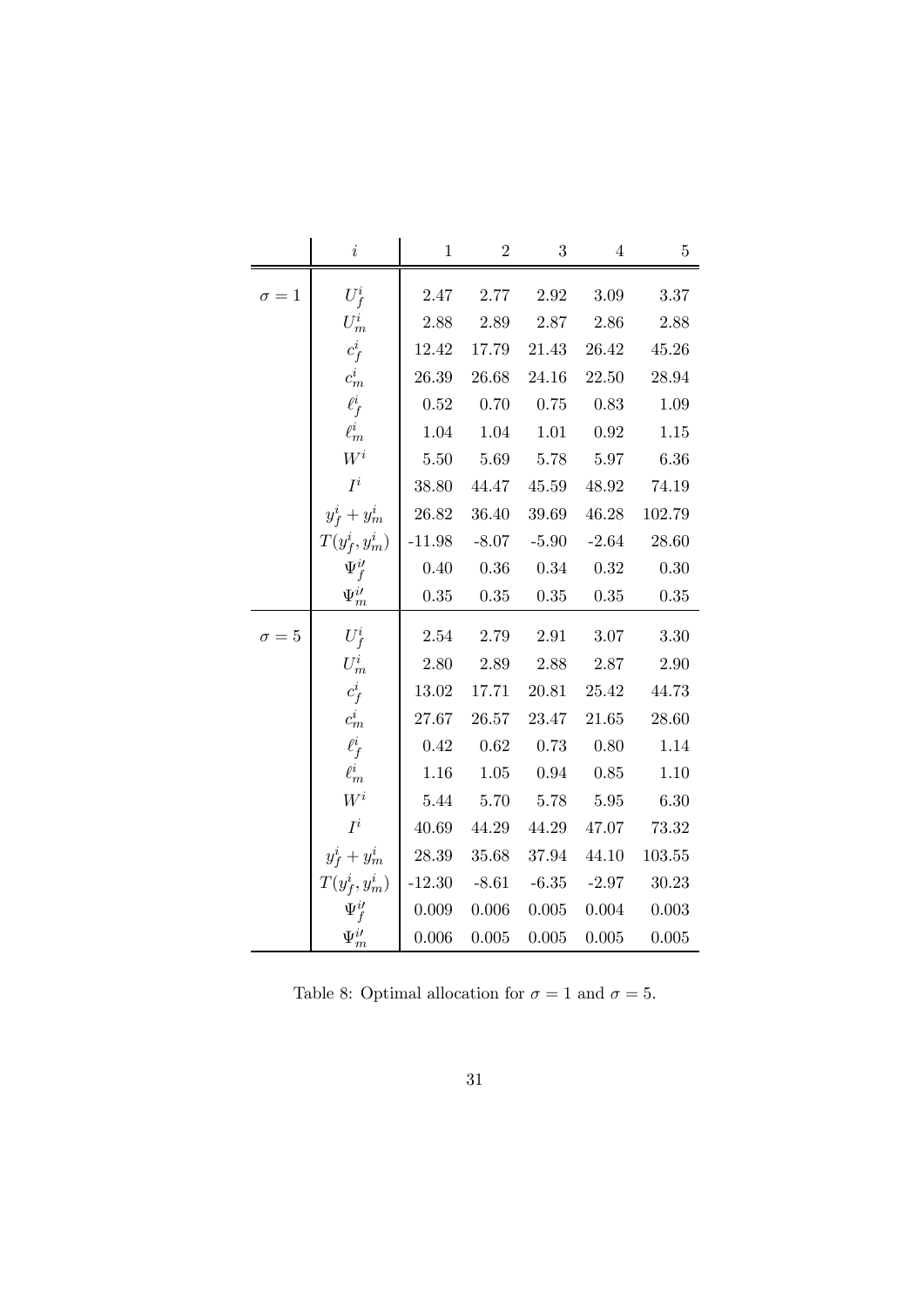### References

- [1] Alesina, A., Ichino, A., and Karabarbounis, L., 2011, "Gender-based taxation and the division of family chores," American Economic Journal: Economic Policy, 3 (2), 1—40.
- [2] Apps, P. and R. Rees, 1988, "Taxation and the household," Journal of Public Economics, 75, 355—369.
- [3] Apps, P. and R. Rees, 1999, "Individual vs. joint taxation in models with household production," Journal of Political Economy, 107, 393—403.
- [4] **Bastani, S**, 2013, "Gender-based and couple-based taxation," *International tax* and public finance, 20 (4), 653—686.
- [5] Blundell, R. and T. Macurdy, 1999, Labor supply: A review of alternative approaches, in: O. Ashenfelter & D. Card (eds.), Handbook of Labor Economics, 1(3), 1559—1695.
- [6] Boskin, M., 1975, "Efficiency aspects of the differentiated tax treatment of market and household economic activity," Journal of Public Economics, 4, 1—25.
- [7] Boskin M.J. and E. Sheshinski, 1983, "Optimal tax treatment of the family: married couples," Journal of Public Economics, 20, 281—297.
- [8] Brett, C., 2007, "Optimal nonlinear taxes for families," International Tax and Public Finance, 14, 225—261.
- [9] Chiappori, P., 1988, "Rational household labor supply," Econometrica, 56 (1), 63—89.
- [10] Couprie, H., 2007, "Time allocation within the family: welfare implications of life in a couple,"Economic Journal, 117, 287—305.
- [11] Cremer, H., J.M. Lozachmeur and P. Pestieau, 2012, "Income taxation of couples and the tax unit choice," Journal of Population Economics, 25, 763—771.